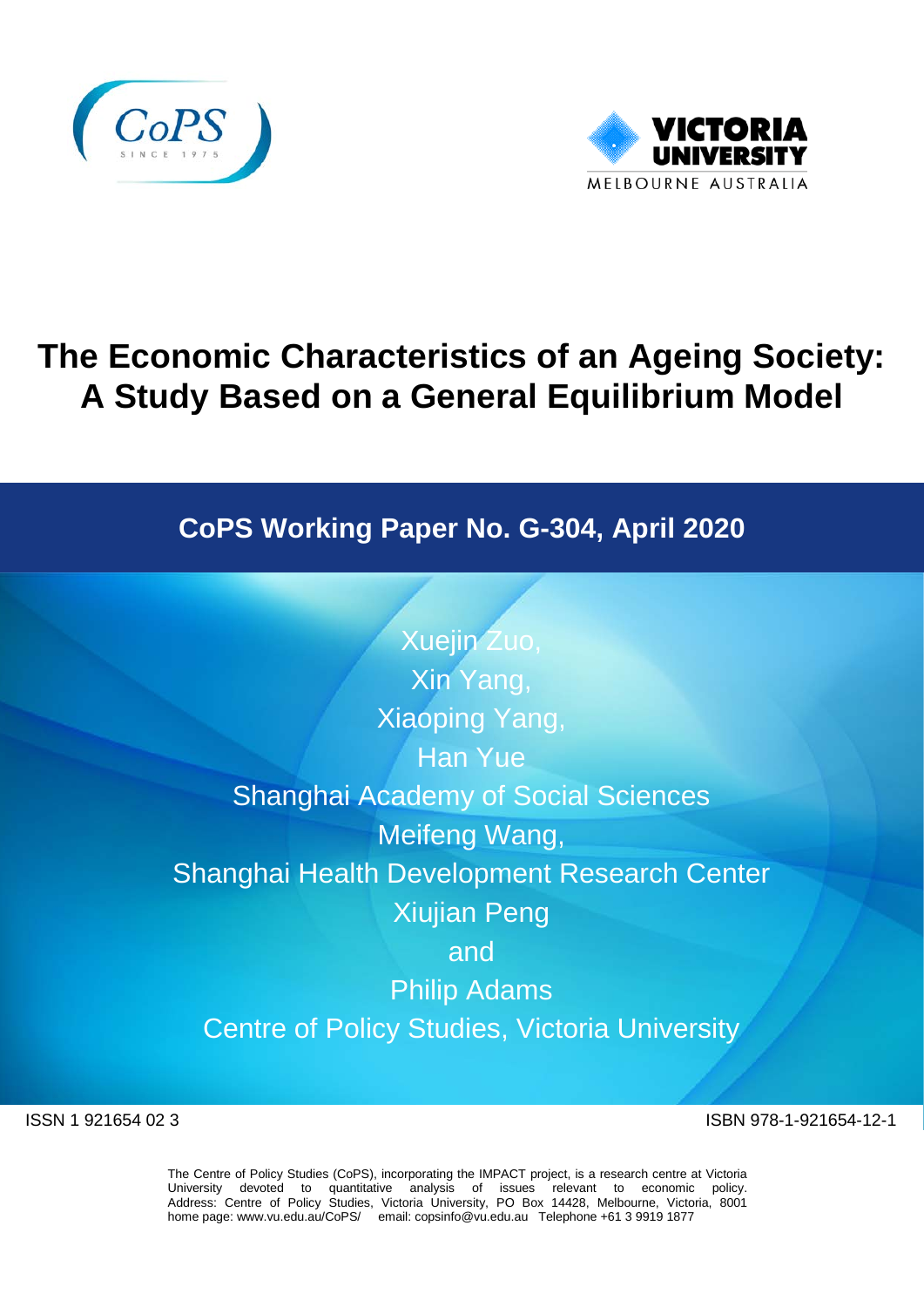#### **About us**

Researchers at the Centre of Policy Studies have a 45-year history of continuous achievement in the development, application and dissemination of large-scale economic models. Our models and software are used around the world to analyse a diverse range of economic issues. CoPS' funders include: Australian federal and state government departments; private firms and universities in many parts of the world; central government agencies such as finance and trade ministries in many countries; and international development organisations. The Centre's GEMPACK software, used for solving large economic models, is used at more than 700 sites in over 95 countries.

## **Citation**

Zuo, Xuejin, Xiujian Peng, Xin Yang, Xiaoping Yang, Han Yue, Meifeng Wang, P.D. Adams, (2020), "The economic characteristics of an ageing society: A study based on a general equilibrium model", Centre of Policy Studies Working Paper No. G-304, Victoria University, April 2020.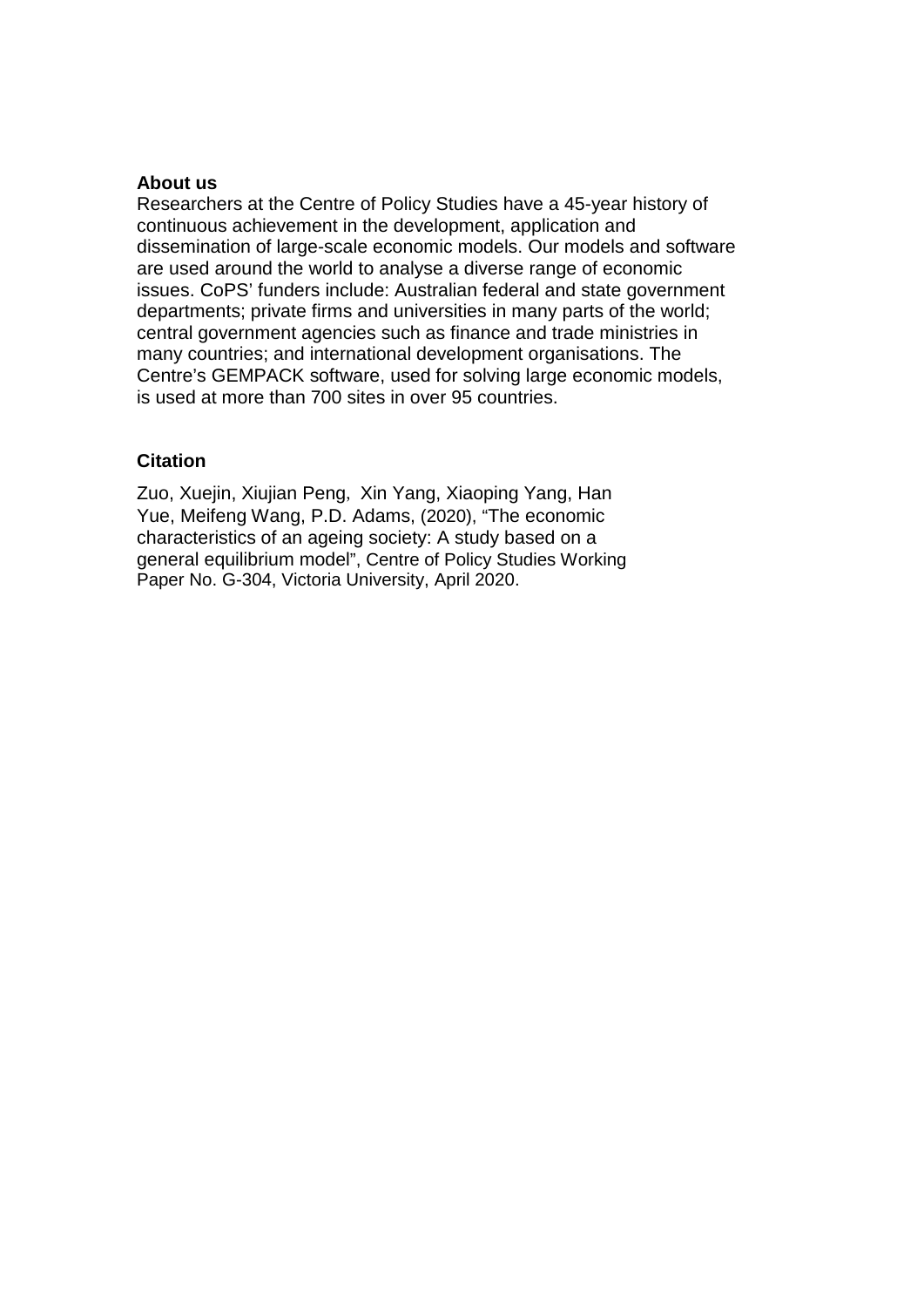## **The Economic Characteristics of an Aging Society: a Dynamic Computable General Equilibrium Analysis**

Xuejin Zuo<sup>1</sup>, Xiujian Peng<sup>2, 3</sup>, Xin Yang<sup>1</sup>, Xiaoping Yang<sup>1</sup>, Han Yue<sup>1</sup>, Meifeng Wang<sup>4</sup> and Philip Adams<sup>2</sup>

<sup>1</sup> Shanghai Academy of Social Sciences, Shanghai, China

2 Centre of Policy Studies, Victoria University, Melbourne, Australia

3 Corresponding Author

4 Shanghai Health Development Research Center, Shanghai, China

## **Abstract**

China is experiencing rapid population ageing. The elderly 65 and older accounted for 13.5 percent of the total population in 2020. It will continue to increase to 40 percent in 2100. What's the economic implication of population aging? Most research has focused on the macro economic effects of declining labor force and increasing elderly. There is insufficient research on the changes in demand for goods and services brought about by population ageing. The research on the impact of such changes on the economy under the computable general equilibrium (CGE) framework is even rare. This paper attempts to fill the research gap in this area.

Using a dynamic CGE model of the Chinese economy, in the baseline scenario we projected China's economic growth path over the period of 2019 to 2100. We assumed that there is no change in the age specific consumption demand even though there is population ageing which is reflected by the declining working age population and the increasing elderly population. The simulation results revealed that China has to rely on technology improvement and capital stock increases to support its economic growth. The increasing elderly will put high pressure on China's general government budget balance.

Starting with the baseline described above, we constructed a policy scenario that deviated from the baseline due to ageing-induced changes to household and government consumption preferences for education, health and aged care services. With ageing, demand shifts against education and towards health and aged care services. The simulation results show that the effects on the macro economy of age-structure driven changes are negligible, even though the changes will affect the industrial outputs and cause small adjustments of economic structure. The increased demand for medical and aged-care services will exceed the decreased demand for the education, thus drive up the general government budget deficit.

**Key Words:** Population ageing, Age specific consumption pattern, CGE model, Economic structure, Economic growth

#### **JEL classification:** J11, J26, C68

**Acknowledgements:** The research reported in this paper was funded by the China Science Foundation (Grand No.71490734). We thank Peter Dixon for valuable advice on how to introduce the age specific consumption change into the CHINAGEM model.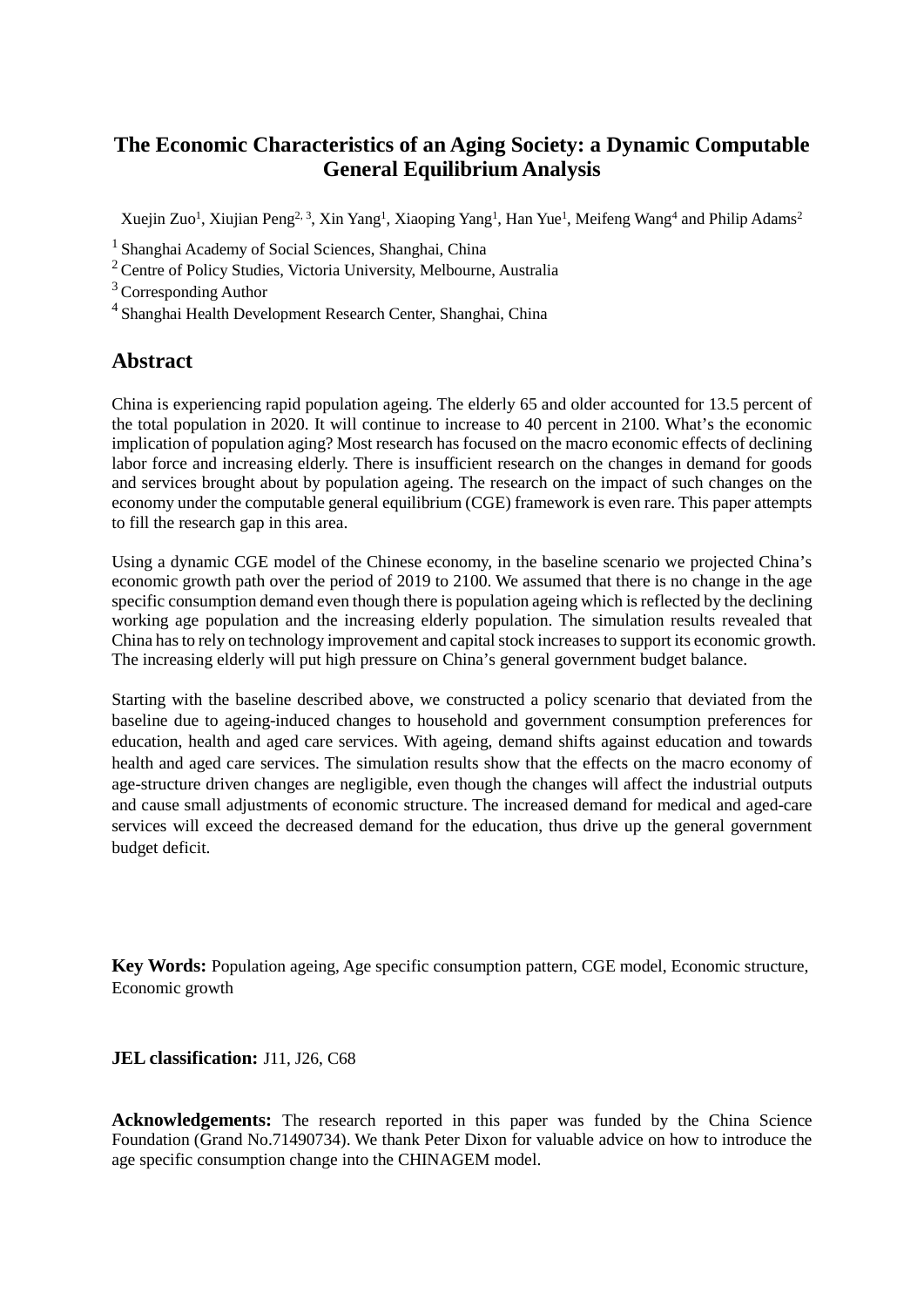#### **1. Introduction**

China is experiencing rapid population ageing. The population aged 65 and older accounted for 13.5 percent of the total population in 2020 compared to around 8.87 percent in 2010. It will continue to increase to 40 percent in 2100 according to the medium variant population projection conducted by Shanghai Academy of Social Sciences (Zuo, 2021). There exists many research investigating the economic implication of declining working age population and increasing elderly. There is insufficient research on the changes in demand for goods and services brought about by the dramatic age structure change. The research on the impact of such changes on the economy under the CGE framework is even rare. This paper attempts to fill the research gap in this area.

#### **1.1 Low fertility rate and population ageing in China**

The total fertility rate (TFR) in China has changed significantly, from a high fertility rate stage in the 1950-60s, to a dramatic declining stage in the 1970s-80s, further to a low fertility rate stage from the early of the 1990s. The long and sustained low fertility rate in China will bring negative population growth and population ageing in the longer term.

#### **1.1.1 Low fertility rate and negative population growth**

According to China's Seventh Population Census, the TFR is 1.3 children per woman in China in 2020, which signals that China has entered the "lowest low ferity rate period"<sup>[1](#page-3-0)</sup>. The population growth rate is 0.12% in 2020, close to zero growth. An estimation based on the birth number in the first half year of 2021 shows that the total birth number will be below 10 million in 2021 meanwhile the total death will be more than 10 million. This means that China will start to experience negative population growth from 2021. Based on the population projection conducted by Shanghai Academy of Social Census, if the TFR is 1.1 (low variant), 1.6 (medium variant) and 2.1 (high variant) in China by the end of this century, then total population will reduce to 595 million, 827 million and 1.089 billion, respectively comparing with the 1.402 billion in 2020.

In recent years, the Chinese government has relaxed its several decades long one-child policy and replaced it with a two-child policy in 2015. But the new policy didn't yield the expected

<span id="page-3-0"></span><sup>&</sup>lt;sup>1</sup> TFR 2.1 is regarded as a replacement level fertility rate. Replacement level means that the total number of the next generation is just the same as the total number of this generation. TFR 1.3 means that the total number of next generation is only 60% of the total number of this generation.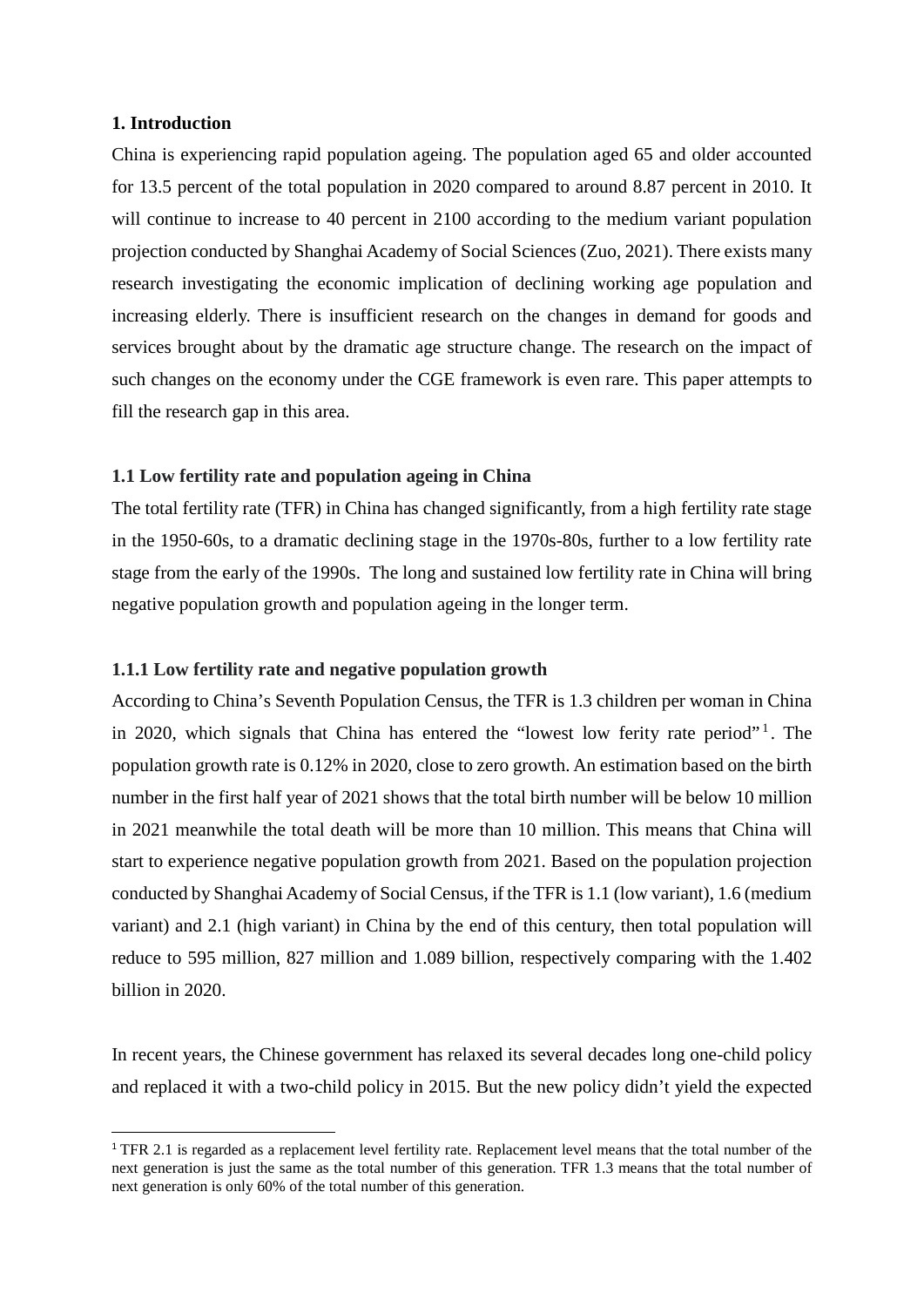result and the fertility rate has kept declining. The Chinse government therefore further adjusted its population policy and started a three-child policy in July  $2021^2$  $2021^2$ . Meanwhile, related subsidies and child care services have been provided to help reduce family's cost of raising children.

Fertility decline is a common trend in countries around the world. According to the data released by the United Nations (2019), the global total fertility rate (TFR) has dropped from an average of 5.02 children per woman in 1960-65 to 2.47 children in 2015-20, a drop of more than half. In high income and upper middle-income countries, TFR has fallen to 1.67 and 1.90, respectively, well below the replacement level fertility rate (2.1). Some countries' TFR has fallen below the very low fertility rate (1.5) or the extremely low fertility rate (1.3). This has led to concerns about the political, economic and social consequences of shrinking and aging populations. The fact is TFR in lower middle-income and low income countries has been declining as well. The main force driving the decline of global fertility is the modernization process represented by urbanization, industrialization, post-industrialization and the extensive and profound social changes it promotes. The modernization process will not be reversed, nor will the trend of fertility rate decline.

European countries and some East Asian countries, such as Japan, South Korea and Singapore have successively implemented policies to encourage fertility, but the impact on fertility is very limited. Low fertility rates and shrinking population will be the main trends of China's population dynamics in the future.

#### **1.1.2 Population ageing**

-

Population ageing is a natural consequence of low fertility rates and increasing life expectancy. According to China's Seventh Population Census, the number of elderly people aged 60 and over in China reached 264 million, accounting for 18.70% of the total population; among them, there were 191 million population aged 65 and over, accounting for 13.50% of the total population.

<span id="page-4-0"></span><sup>2</sup>In July 2021, the Central Committee of the Communist Party of China and the State Council issued the "Decision on Optimizing the Fertility Policy to Promote Long-term Balanced Development of the Population" (see Chinese government website: www.gov.cn/zhengce/2021-07/20/content\_5626190.htm. In Augustthe National People's Congress passed the second amendment to the "Population and Family Planning Law of the People's Republic of China" (see the National People's Congress website: ww.npc.gov.cn/npc/c30834/202109/ (see the National People's Congress website: ww.npc.gov.cn/npc/c30834/202109/ 9ab0af08773c465aa91d95648df2a98a.shtml).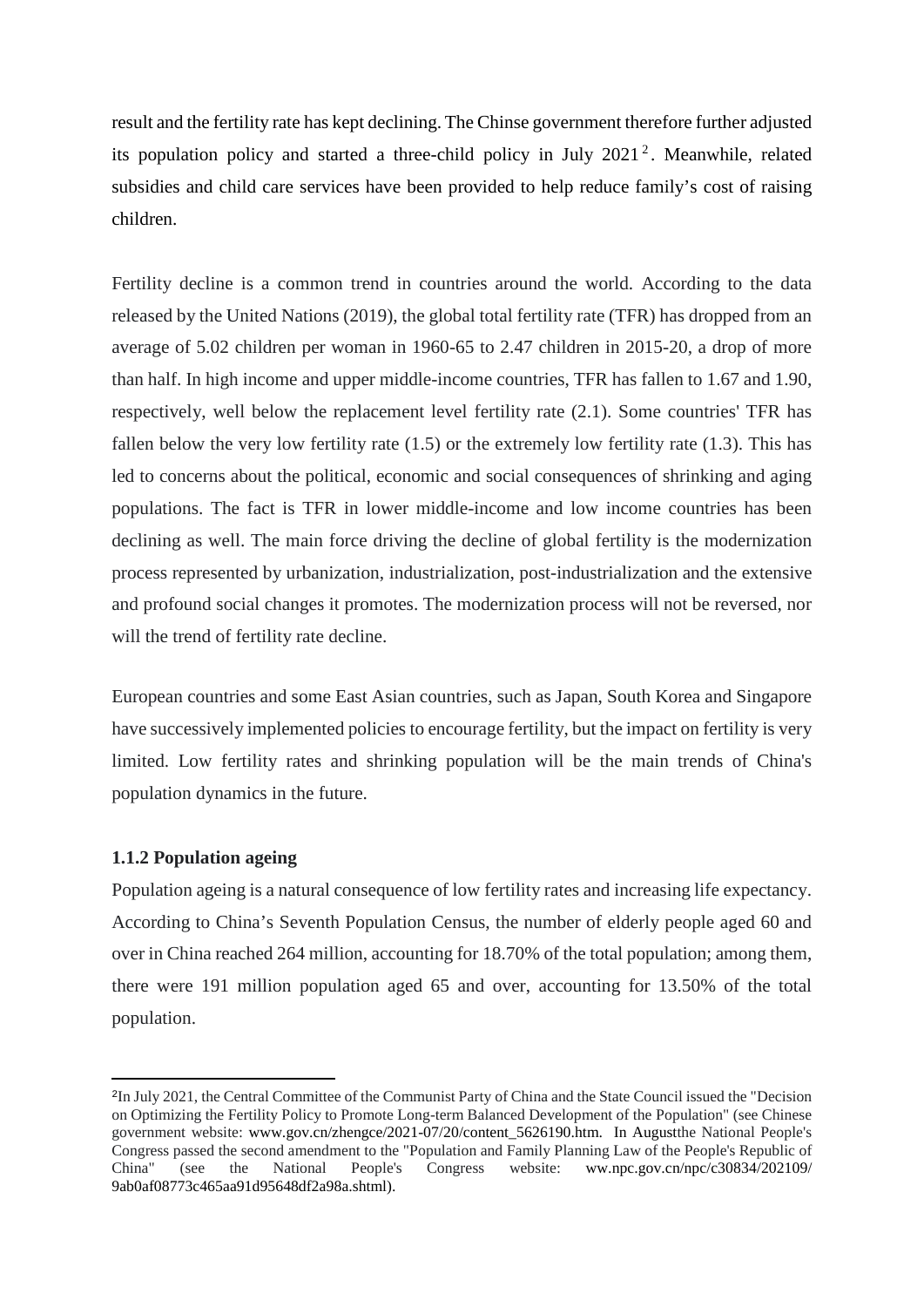The forecast conducted by the Shanghai Academy of Social Sciences shows that the proportion of the population aged 65 and over will continue to increase under the low, medium and high scenarios, and China will become a "super-aging society" in 2032 when the share of the population aged 65 and over will be more than 20%. By the end of the 21st century, the population aged 65 and over in the low, middle and high scenarios will increase to 51.65%, 40.05% and 32.01% respectively. The proportion of the oldest population aged 80 and above (the oldest old) among those aged 65 and over will be 58.12%, 54.06% and 51.68%, respectively. That is, in every two elderly people, there will be one person who will be over 80 years old.

The migration of China's young and middle-aged population from rural to urban areas, as well as the migration from northeastern, central and western regions to eastern coastal areas, will make the aging problem of those emigrating areas, especially those rural areas, more severe. It will bring serious challenges to China's institutional arrangement of basic social security and public services provided by local governments.

#### **1.2 The characteristics and economic impact of an aging society**

Population aging will have a long-term and profound impact on future economic and social development. In this section we will discuss the economic impacts of population ageing from both supply side and demand side. Then from section three we will use a CGE model to quantitatively simulate the economic impact of an aging society.

## 1*.2.1 The characteristics and economic impact of an aging society: a supply side perspective*

Most research examines the economic impact of population aging from the supply side. First, population aging will reduce a country's labor supply, increase labor scarcity and labor costs, resulting a lower competitiveness of its labor-intensive products in the international market, and thus promote the adjustment of industrial structure. Second, according to the life cycle hypothesis (Modigliani, 1966), the labor income of the elderly population is smaller than their consumption expenditure. The related deficit needs to be made up through public or intrahousehold transfer payments, or through personal property income, or reduction of personal saving. Therefore, population ageing will reduce the domestic saving rate and investment rate. As a result, the driving force of economic growth will shift from traditional production factors such as capital and labor to innovation and technological progress (Romer, 1986, 1990, Cai, 2009, Tian, etc. alt, 2006; Zuo and Yang, 2006). Third, population aging makes economic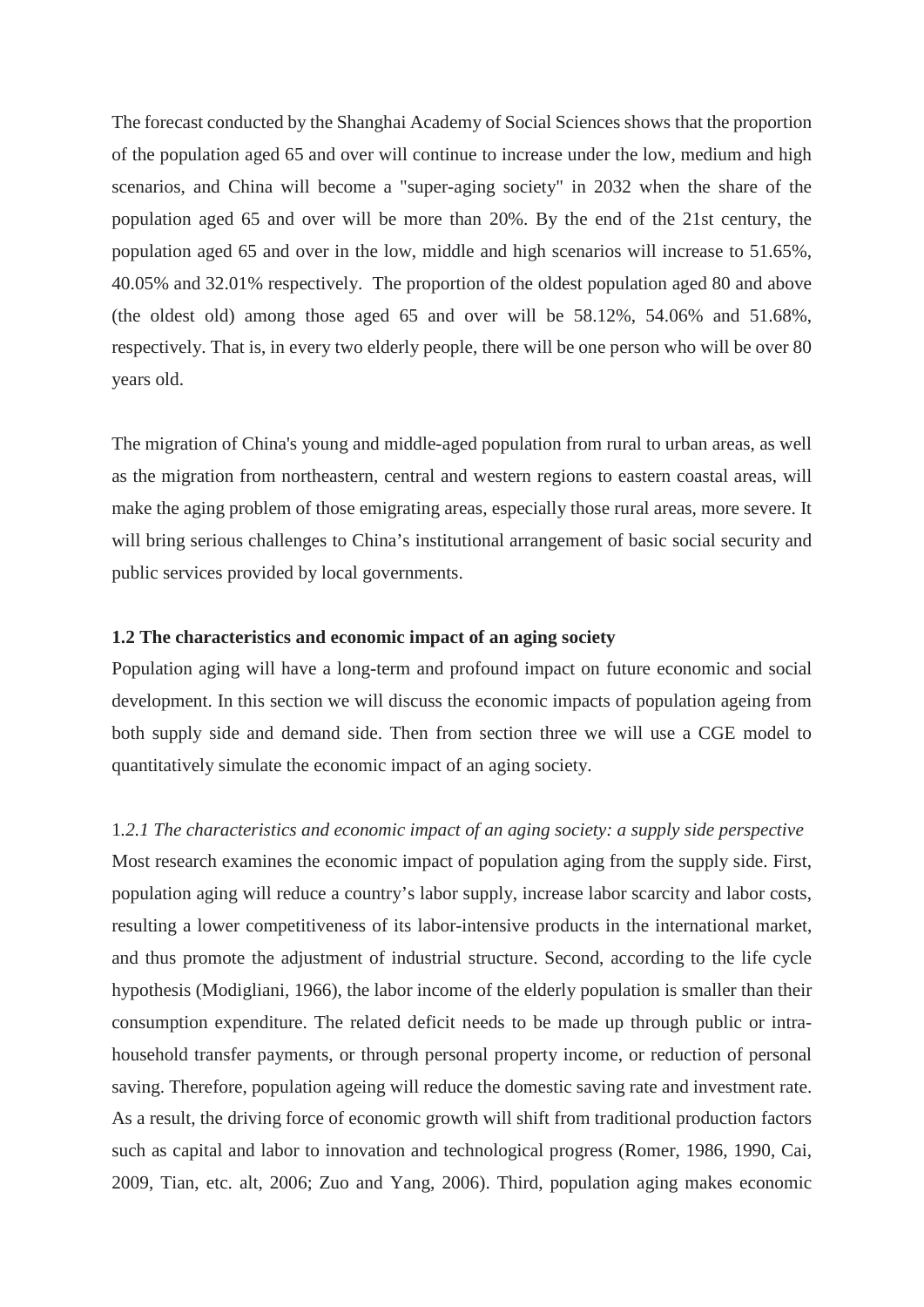growth more dependent on human capital, technological innovation and technological progress. However, population aging may weaken the national innovation ability, economic vitality and technological progress potential, thereby reducing the actual growth rate and potential growth rate of the economy (Simon, 1983; Liang and Huang, 2018).

In this paper, the age specific population information from 2019 to 2100 generated by our population module will be put into our CGE model as exogenous variables. Through this way, we will quantitatively examine the economic impact of population ageing from supply side.

**1.2.2** *The characteristics and economic impact of an aging society: a demand side perspective* However, population aging not only affects the economic growth from the supply side, but also from the demand side. Final demand can be disaggregated into consumption, investment and net export (export subtracts the import). As we pointed out in the previous section, population ageing will reduce the saving rate and investment rate, therefore generate negative effects on the investment demand. Population ageing will also increase the labour cost through the declining labour supply, reduce the competitiveness of the labour intensive manufacturing goods in the international market, and thus reduce export.

A decline in the saving rate in an aging society means a corresponding increase in the consumption rate. However, such an increase in consumption rate cannot bring about a rapid increase in consumption demand. This is because if total consumption demand is the product of total population and per capita consumption demand, then the increase rate of total consumption demand is the sum of population growth rate and the increase rare of per capita consumption demand. But in an ageing society, the former is negative and will bring negative contribution to the increase of consumption demand. Since 2010, China's population aging has driven the growth rate of per capita GDP to slow down, and the growth rate of per capita consumption has also slowed down accordingly. Relevant data from countries around the world also reveal similar trends. As Peterson (2017) pointed out, based on data from the World Bank, during 1990-2015, the population growth rate and per capita GDP growth rate of low- and middle-income countries were 1.46% and 3.04%, respectively, while those of high-income countries were 0.68% and 1.37%, respectively. The latter's population growth rate and per capita GDP growth rate are less than half of the former.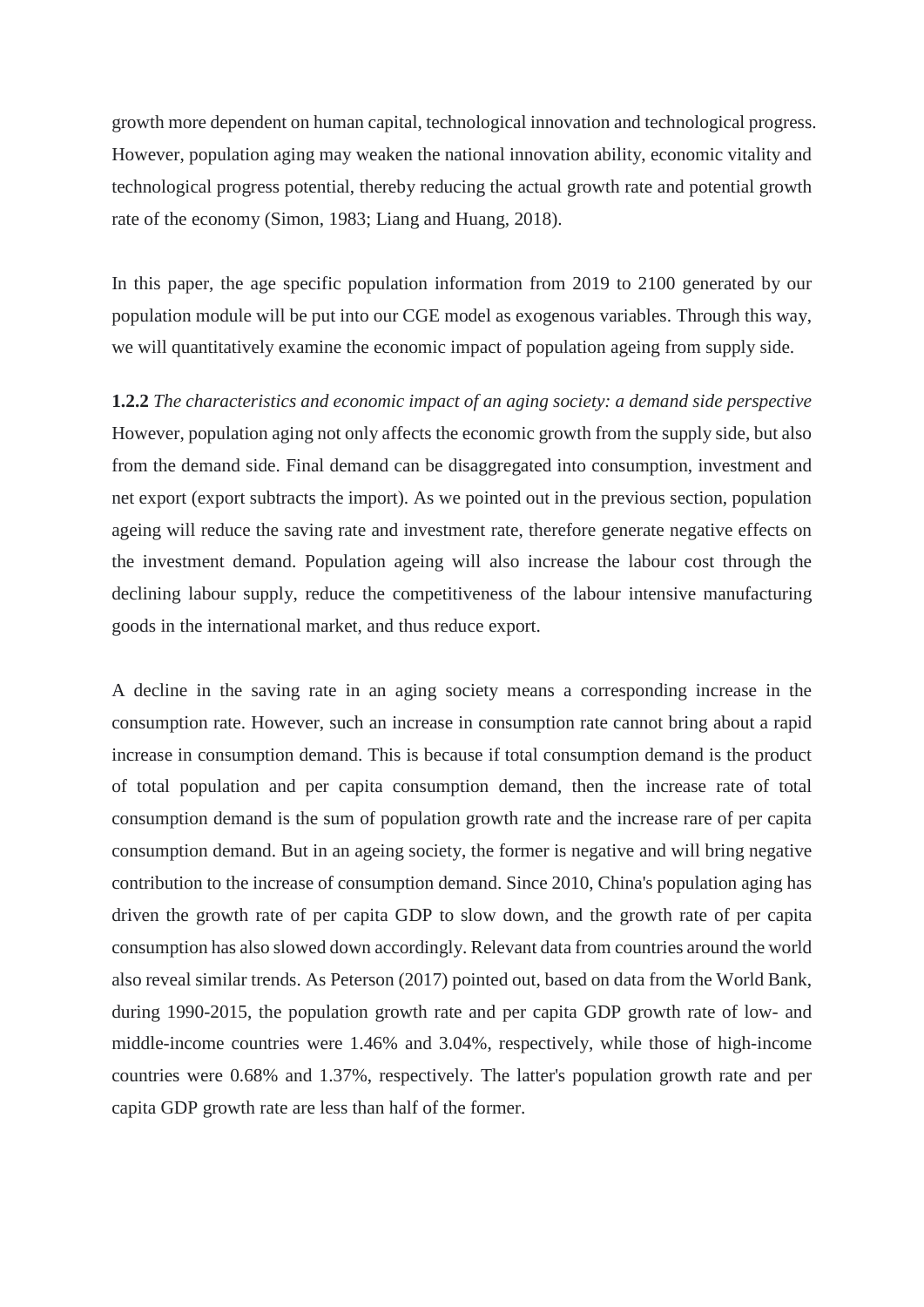#### **1.3 Introduce age specific consumption pattern into model**

Empirical data on consumption also suggests that consumption of some products varies with age, therefore ageing also has an impact on consumption in different sectors. For example, the school-aged population has a greater demand for school education, the young and middle-aged population has a greater demand for durable goods such as housing and automobiles, and household appliances, while the elderly population has a greater demand for medical care and aged-care service. But general demographic economic models, including CGE models, treat each consumer as a homogeneous consumer, regardless of their age and differences in agedependent consumption behavior. In this sense, such models fail to fully reflect the impact of population aging and changes in population age structure on the demand side of the economy. In this study, we introduce changes of the age-dependent consumption behaviour into our CGE model and simulate the effects of population ageing not only from supply side but also from the demand side.

The section two describes the changes of the age specific consumption pattern in China. In section three, we introduce our methodology and modelling framework. The baseline scenario and simulation results are discussed in the section four. Section five includes the policy simulation and results analysis. Conclusions are discussed in the section six.

#### **2. Changes of the age specific consumption patterns in China**

By introducing an age specific profile of consumption into CGE model, this study will investigate the effects of the changes of population age structure on the consumption demand for different sectors. This is the major difference of this study with others in this area. But the main problem for doing this study is that it is very difficult to obtain the consumption data by age and sector.

Firstly, existing research obtains the consumption data generally from large-scale household tracing survey such as CHARLS, CFPS, CHIP and etc. However, in such survey, there is only record of consumption expenditure of household as a total, no record of individual family member's consumption information. Therefore, there is a need to decompose the information of household consumption and family member's age into individual consumption information of different aged-family member by using M&W model (Mankiw & Weil, 1989).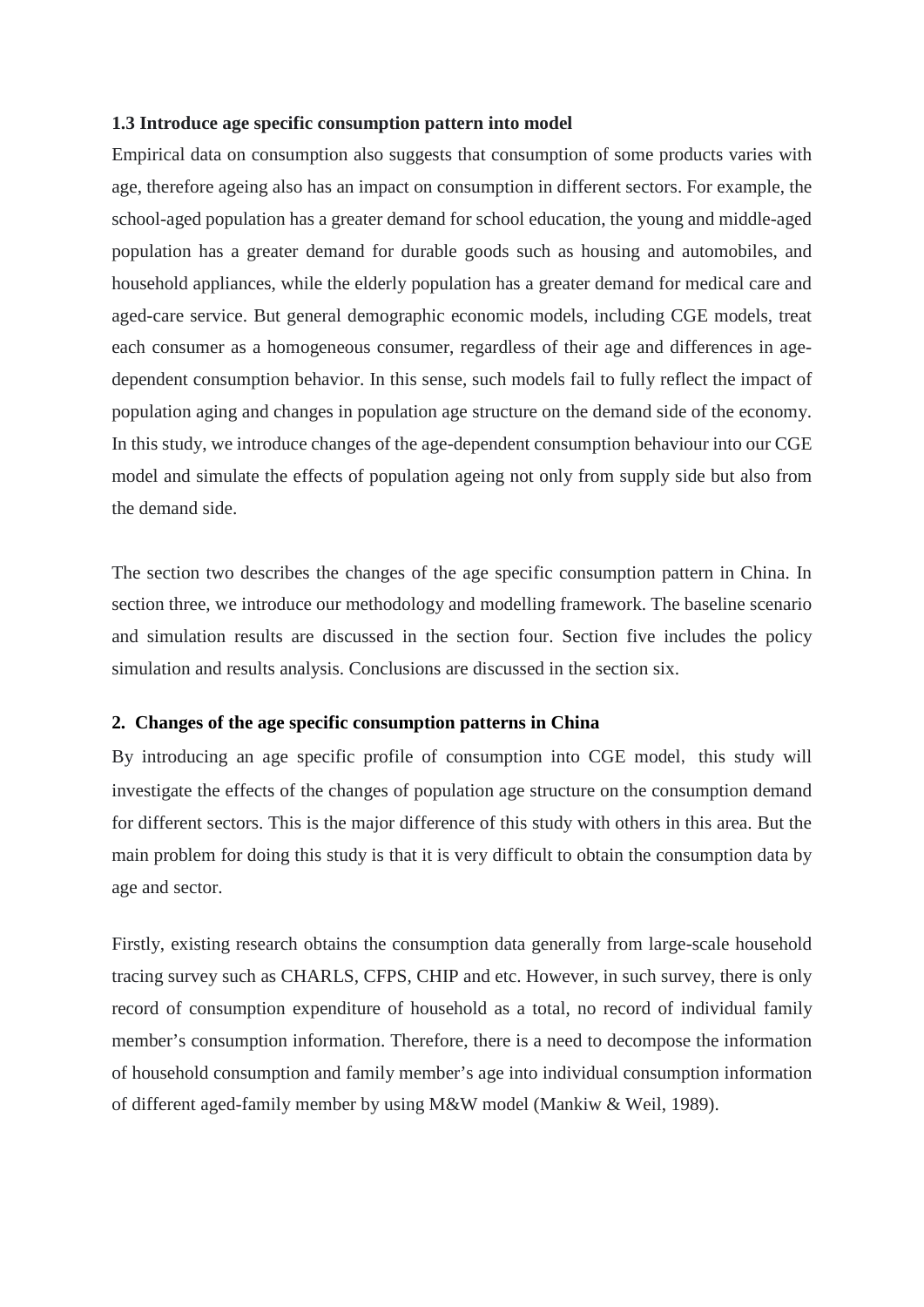Secondly, the household tracking survey data generally only records the consumption expenditure borne by households, but does not record the corresponding part paid by social insurance or government public finance. Therefore, when studying the age specific consumption pattern, it is necessary to combine the household consumption data with the statistical data released by the national statistical department, or to estimate the relevant data of public consumption based on a certain assumed proportion of household consumption.

Thirdly, the sectoral classification of consumption goods in the Household Tracking Survey differs significantly from the sectoral classification in the Input-Output (IO) Table which is the main data source of the CGE model, as the latter has as many as 142 sectors. Even after aggregation for simplification purposes there are still 45 sectors, while in the household surveys, there are generally only have eight sectors. In this study, we selected four sectors: education, health and medical care, social work and residential services<sup>[3](#page-8-0)</sup> which are easier to match between these two databases. The other reason is that the consumptions of these four sectors have significant age-dependent.

In this study, we use the CFPS2016 data collected by Institute of Social Science Survey at Peking University for the age specific consumption for education, health and medical care data. The aged-care service is from 2011-2012 survey data of the China Health and Retirement Longitudinal Study (CHARLS). Some data on household and government education expenditure are also from 2017 China Education Statistical Yearbook and China Population and Employment Statistical Yearbook.

#### **2.1 Age specific consumption pattern of selected sectors in China**

**.** 

Figure 1 shows per capita expenditure on education of household and government by different

<span id="page-8-0"></span><sup>3</sup> In China IO table, aged-care services is included in health and medical care, social work and residential services sectors. When estimating the related consumption of aged-care, we disaggregate the aged-care consumption data from Household Tracking Survey into two parts: medical care consumption and living care consumption. The medical care consumption matches the health and medical care sector in the IO table. The living care consumption matches two sectors: social work and residential service. Based on certain portion, we disaggregated the living care consumption into social work and residential service. In China the majority of elderly live at home and rely on family members to provide aged-care service. In estimating the consumption of home based living care, we also takes into account that a considerable proportion of home care is provided by family members or purchased through the informal market. These services obtained without formal market transactions are obviously not included in the official statistics, so it is "implicit services" and need to be distinguished from "explicit services" purchased through the formal market. In the future, due to the declining family size and implementation of agedcare insurance, some implicit services will gradually turn to explicit services, which is also an important reason for the rapid growth of demand for explicit aged-care services in China.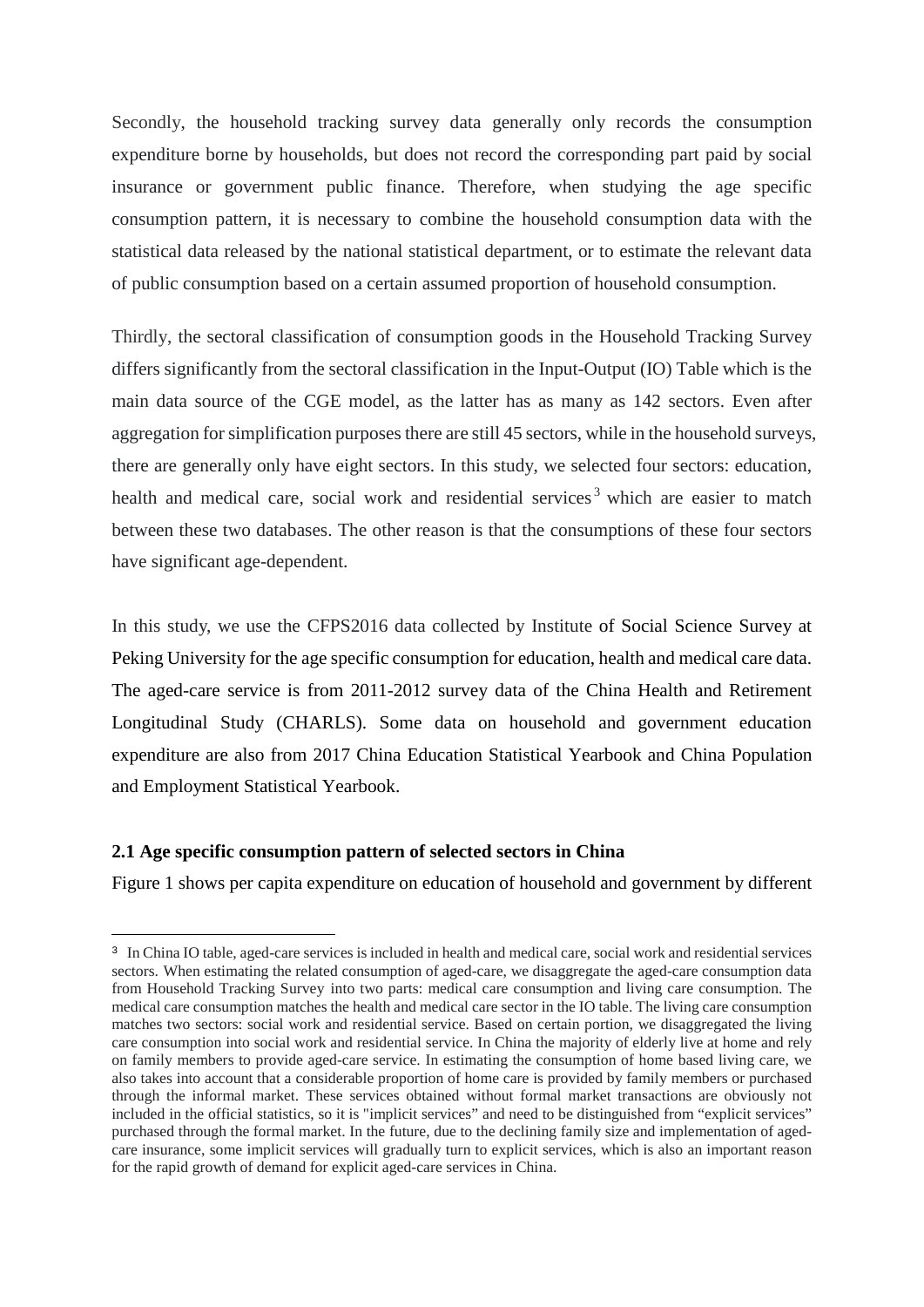age group in China in 2016. The expenditure of both household and government vary dramatically for different age group. The age group of 5 and 19 has the highest education expenditure from household. After age 20, the expenditure on education become small and from age 30 to 44, there is slight increase in the spending on education. After age 70, even though there is still some education expenditure from household, the amount is very small, only around 200 RMB per person. Government's expenditure on education starts to increase from age group 6, and age group 12-16 receive the highest education expenditure from government. The education expenditure from government drops sharply from the age group of 23 which is less than 600 per capita and further down to less than 40 RMB on the age group of 27. There is no education expenditure from government on the age group of 51 and over.

Figure 1: Education expenditure of household and government by age group in 2016 (Per capita, RMB)



 Source: Authors' calculation based on the survey data CFPS2016 and 2017 China Education Statistical Yearbook and 2017 China Population and Employment Statistical Yearbook

The expenditure on health and medical service by age group (Figure 2) presents different pattern compared with the expenditure on education. The expenditure on health and medical service is lowest among the age group of 16 to 50. It increase gradually when the age increases. The elderly aged 80 and over has the highest expenditure on health and medical service. We also notice that in China government expenditure per person on health and medical care is much higher than household.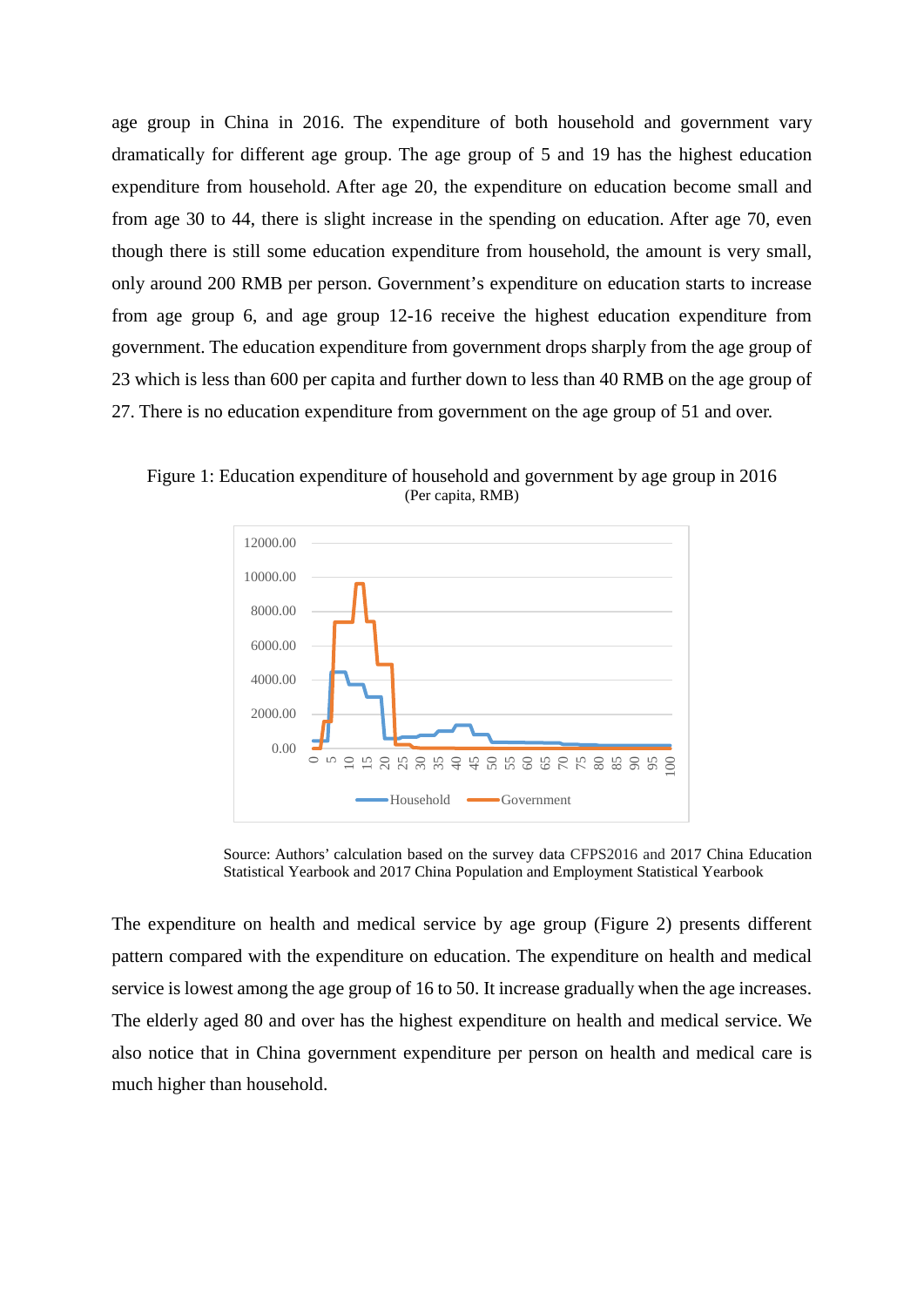

Figure 2: Expenditure on health and medical service from household and government by age group in 2016 (per capita, RMB)

Source: Authors' calculation based on the survey data CFPS2016

Figure 3 displays the time spent on the aged-care service of disabled elderly in China. In average per disabled elderly of aged 60 needs around 200 hours a year, while the elderly aged 80 needs 1200 hours in average which is six time more than the elderly aged 60. Both Figure 2 and 3 implies that when a country's population becomes old, the demand for health, medical service and aged-care service will increase dramatically. In next section we will calculate how the demand for education, health, medical and aged-care service changes when a population is ageing using the data from the medium variant population projection conducted by Zuo et.al. (2021).



Figure 3: Time spent in aged-care of disabled elderly by age group in 2016

Source: Authors' calculation based on the 2011-2012 survey data of CHARLS

#### **2.2 Population ageing and changes of age specific consumption pattern**

We use the education sector as an example to illustrate how population ageing affect the education demand. We assume no change in the education expenditure per person from 2016 to 2100 and we only calculate the effect of age structure change on the education demand.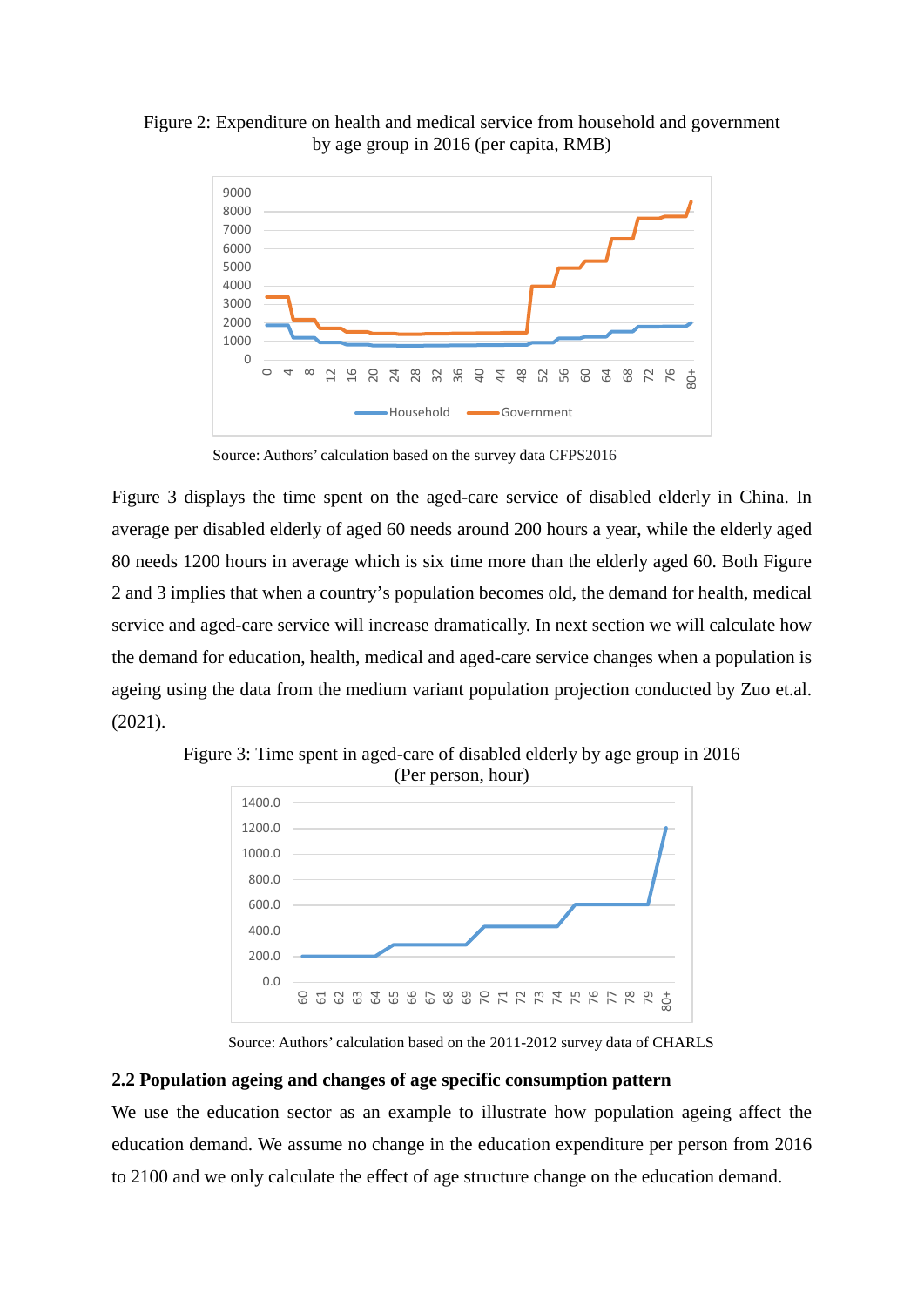First, we assume that age cohort 25-29 is a "standard" cohort for the education demand. Then we calculate the ratio of other cohorts relative to the "standard' cohort, we call these ratios are "EA" index.

$$
EA_a = \frac{EXP\_EH_a}{EXP\_EH_{25-29}} \qquad a \ge 0 \tag{1}
$$

While  $EA_a$  is the Education index by age cohort ranging from 0 to 100 and over.  $EXP\_EH_a$  is the household expenditure spending on education by age cohort.  $EXP\_EH_{25-29}$  is the household expenditure on education for age cohort 25-29.

Using 2016 data of  $EXP\_EH_a$  we calculated the  $EA_a$  index. The result is consistent with the line shown in the Figure 1. Ago cohorts 6-10, 11-14 and 15-17 have the highest *EA* index.

Secondly, we calculate the share of population  $AGE_{at}$  over total population based on the population date from the medium variant population projection using the following formula:

$$
AGE_{at} = \frac{POP_{at}}{\sum_{a} POP_{at}} \qquad \qquad a \ge 0 \tag{2}
$$

While  $POP_{at}$  is the size of population of age cohort a in year t. With the rapid ageing, the share of old population aged 65 and over will keep increasing. For example, the share of population aged 70 is 0.0083 in 2020, it will increase to 0.0127 in 2050 and 0.0144 in 2090.

Thirdly, we time "*EA*" index by the "AGE" share in year t, and then and sum up the product of all age cohorts in year t. We then get the household Education- Age index "*EH\_AGE*" in year t.

$$
EH\_AGE_t = \sum_a (EA_a *AGE_{at})
$$
\n(3)

Figure 4a displays the Education-Age index for household "*EH\_AGE*" from 2012 to 2100. Under the assumption that the household education expenditure for each age cohort maintains its 2016 level (in other word, household age specific education expenditure keeps its 2016 pattern), the age structure change will drive the household demand for education to decline from 1.20 in 2012 to 0.83, which is a 31% decrease. Similar trend can be seen in the Figure 4b which shows the Education-Age index for Government "*EG\_AGE*" over the period of 2012 to 2100. The index will decline from 81.3 to 53.5 which is a 34 percent decrease. Since the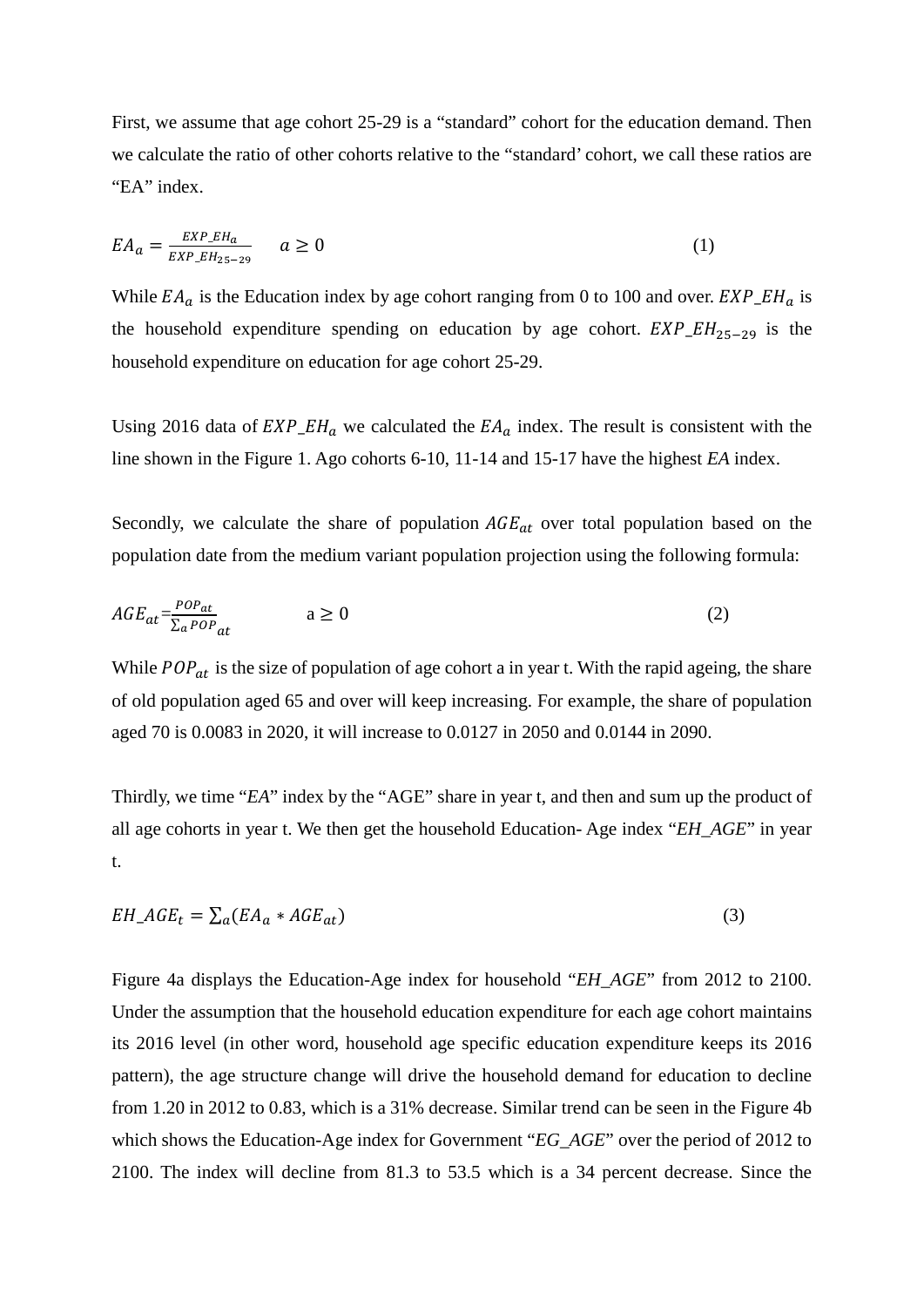government expenditure on education for the young cohorts are much higher than the household does, the effects of population ageing on the education demand is relatively larger for government than for household.



Source: Authors calculation.

Using the same approach we calculated the index of health-medical services for both household and government, "*HM-AGE"* from 2012 to 2100. Figures 5a and 5b are the results. With the rapid population ageing, the demand for health and medical services will increase. The *HMH-AGE" index* for household will increase from 1.30 to 1.70. For government the index will double from 2.63 in 2012 to 5.29 in 2100. The dramatic increase of the demand for health and medical services as a result of the rapid population ageing will put high pressure on the government financial system.



The calculation of the index for aged-care service is more complicated. Based on the time spent

Source: Authors calculation.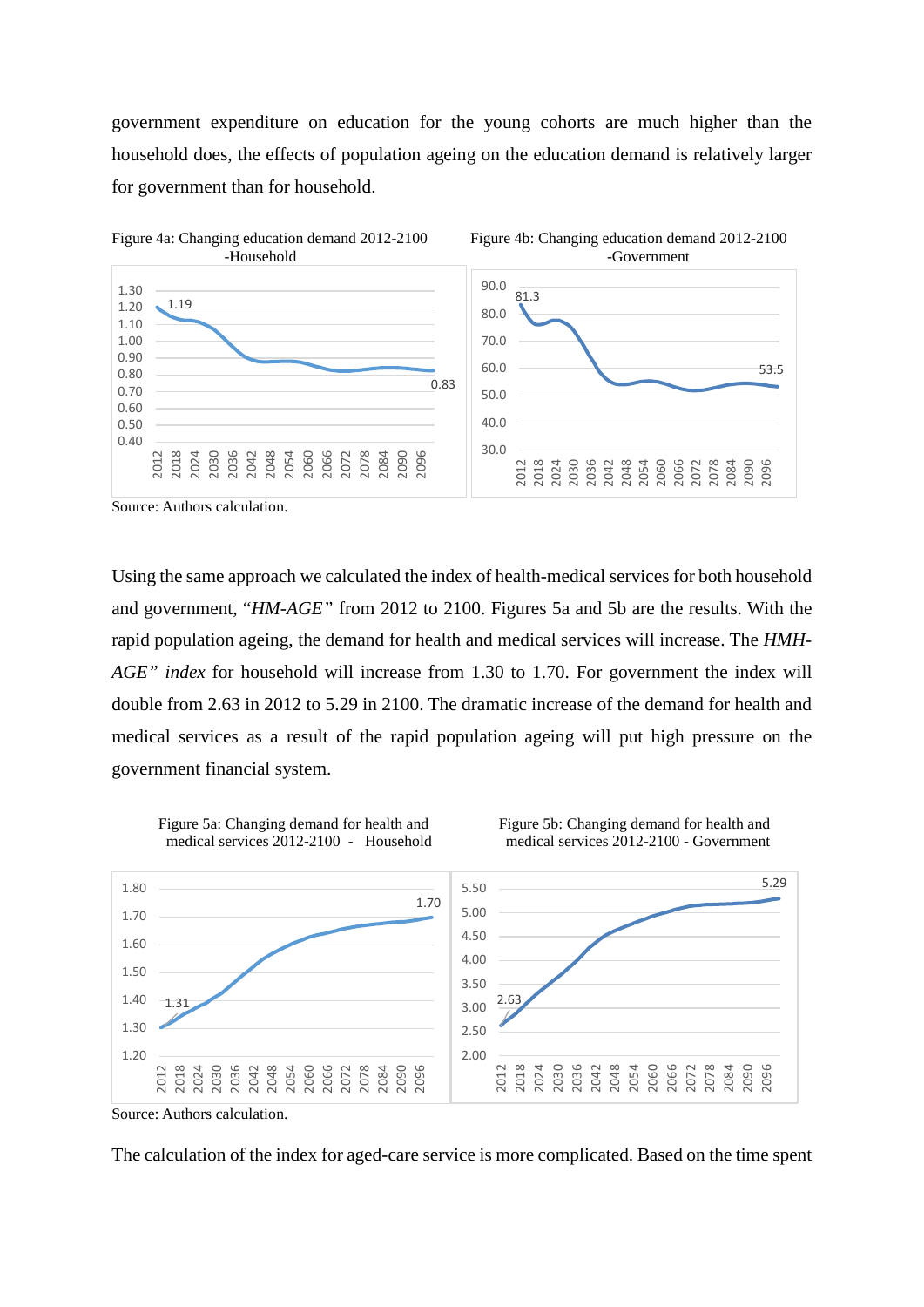in aged-care service of disabled elderly by age group in 2016 (see Figure 3), the average hour wage of the employee in the aged care sector (in our model, Residential Service and Social Work sectors provide aged-care services), we calculate the expenditure on the aged-care service by age group in 2016. We assume the pattern of the aged-care expenditure between 2012 and 2100 are the same, we then use the same formulas to calculate the aged care index from 2012 to 2100 (please see the details of the calculation of the aged-care service in the Appendix). Please notice that since we have no data about the government spending on aged-care service by age group, so the aged-care index for household and government is the same. Figure 6 shows that the rapid population ageing will drive the aged care service to increase fast. By the end of this century, the aged-care index will be nearly 5 times higher than in 2012.



Figure 6: increasing demand for aged-care service, 2013-2100

Source: Authors calculation.

#### **3**. **Methodology and modelling framework**

#### **3.1 CHINAGEM model and its core theory, structure and dynamic mechanism**

The model we used in this paper is a revised version of CHINAGEM – a recursive dynamic computable general equilibrium model of the Chinese economy. The original database of the CHINAGME model includes 142 sectors and its base data reflects the 2012 input-output structure of the Chinese economy. For the purpose of this study, we aggregate the 142 sectors into 45 sectors. The core CGE structure of CHINAGEM is based on ORANI, a static CGE model of the Australian economy (Dixon et al 1982). The dynamic mechanism of CHINAGEM is based on the MONASH model of the Australian economy (Dixon and Rimmer, 2002). The CHINAGEM model captures three types of dynamic links: physical capital accumulation;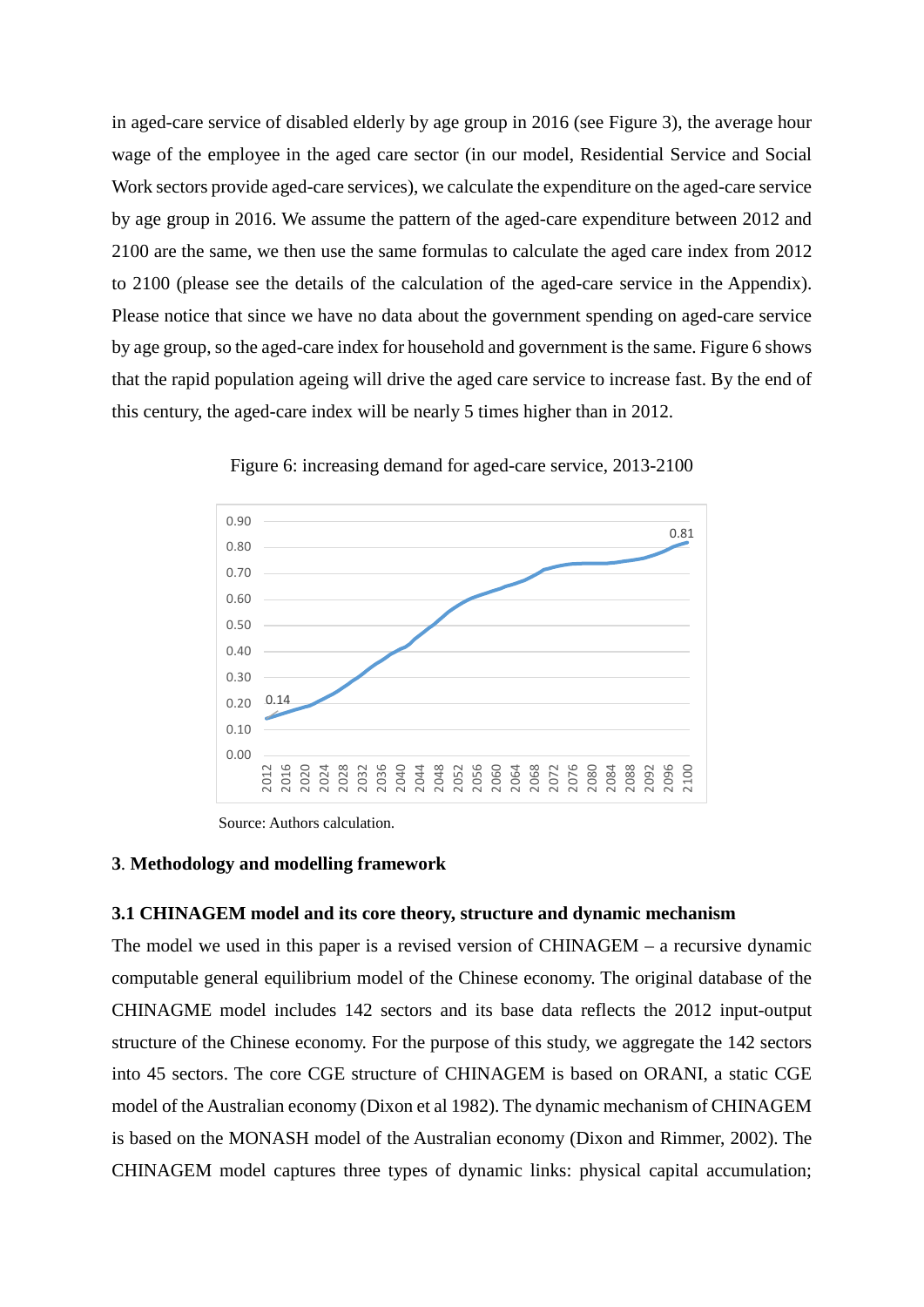financial asset/liability accumulation; and lagged adjustment processes in the labour market. In CHINAGEM, production is modelled using nested constant elasticity of substitution (CES) and Leontief production functions which allow substitution between domestic and imported sources of produced inputs and between labour, capital and land. The production functions are subject to constant returns to scale. Household demand is modelled by the Extended Linear Expenditure System (ELES). Trade is modelled using the Armington assumption for import demand and a constant elasticity of transformation (CET) for export supply. China is considered as a small open economy in import markets with foreign import prices determined in world markets. Exports are demanded according to constant-elasticity demand curves for most commodities. In the model, capital stock is accumulated through investment activities (net of depreciation). Investors respond to changes in the expected rate of return.

The revised CHINAGEM model also includes a detailed pension module which describes the current pension schemes in China<sup>[4](#page-14-0)</sup>. It also include a government account which record the government general revenue, expenditure and balance<sup>[5](#page-14-1)</sup>. The introduction of the pension module and government account enable the CHINAGEM model to track the change of the pension fund and government budget balance against the backdrop of the rapid population ageing in China.

#### **3.2 Household consumption function**

Since in this study we focus on the effects of age structure induced change in consumption, so we explain the household consumption equation in detail. In the CHINAGEM model, demands for commodities by households are derived from a two-level utility function (Figure 7). In the first level, the bundle of commodities is chosen, according to the Stone-Geary utility function<sup>[6](#page-14-2)</sup> (Stone, 1954 and Geary, 1950-1951). Then in the lower level, the mixture between domestically produced and imported commodities is chosen based on the constant elasticity substitution (CES) function.

In this study, we will only focus on the first level of utility function based on the assumption that the age structure change will not affect household's consumption preference for domestic or imported goods.

<span id="page-14-0"></span> <sup>4</sup> Please refer to Zuo et. al.(2020) for the detailed Pension module.

<span id="page-14-1"></span><sup>5</sup> Please refer to Zuo et. al.(2020) for the detailed explanation of government account.

<span id="page-14-2"></span><sup>6</sup> This is also known as the Klein-Rubin utility function following Klein and Rubin (1948-49).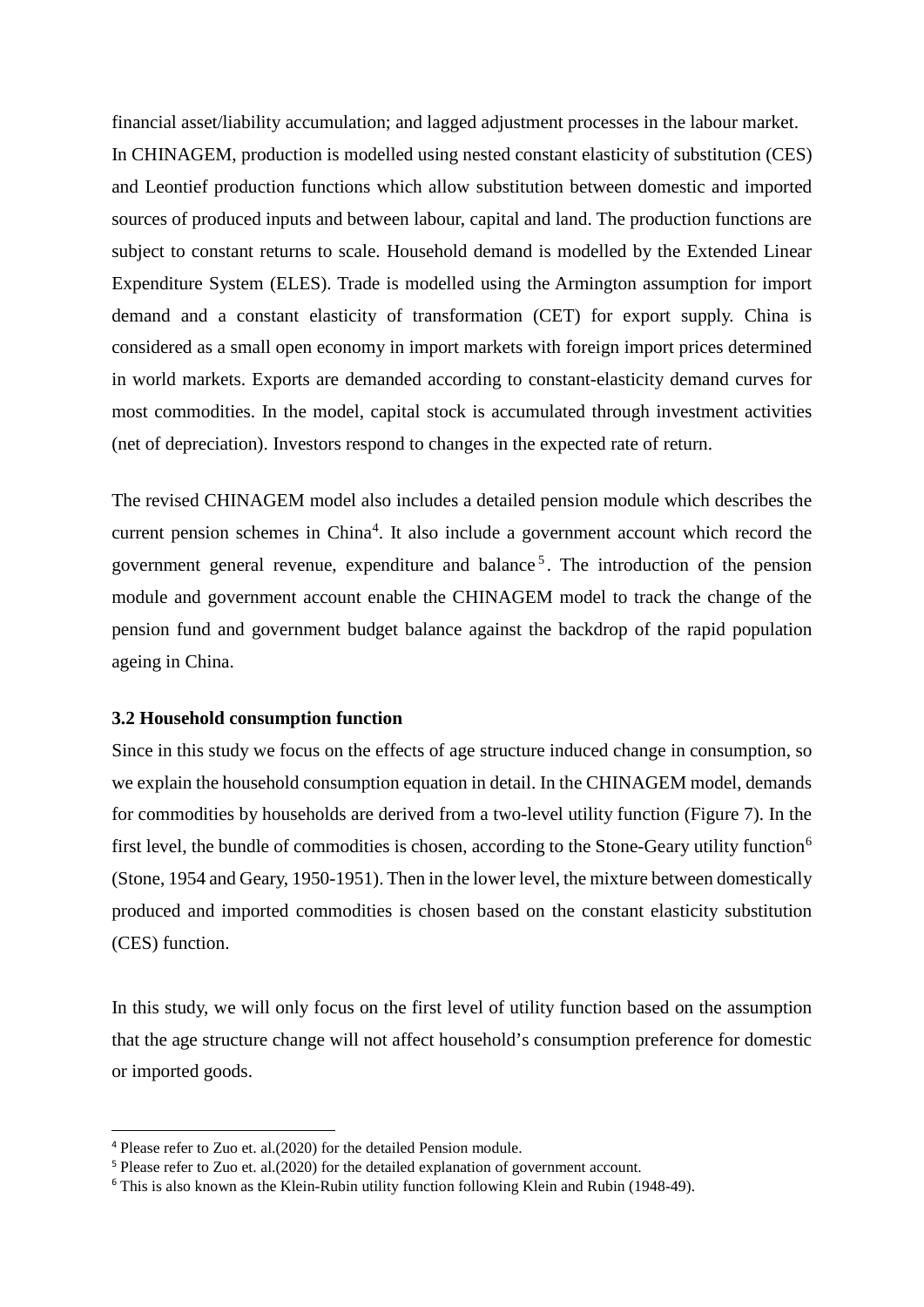

Figure 7: the structure of household demand in CHINAGEM

After solving the utility maximizing problem of the first level of Stone-Geary utility function<sup>[7](#page-15-0)</sup>, we obtain the percentage-change equation of the composite household demand for a commodity:

$$
x3(c) - pop = EPS(c) * (w3tot - pop) + \sum_{k} (ETA(c, k) * p3(k))
$$
  
+ $a3com(c) - ave\_a3com$  (4)

This equation shows that household demand for commodity c is a functions of: the expenditure elasticity of demand for commodity c,  $EPS(c)$ ; the household total expenditure,  $w3tot$ ; population  $(pop)$ ; the price elasticity of demand for commodity c with respect to commodity k,  $ETA(c, k)$  and the price of commodity k,  $p3(k)$  and variables reflecting household preferences,  $a3com(c)$  and  $ave_a3com$ . The variable  $a3com(c)$  is the household preference for commodity c and  $a3com(c)$  is the average household preference for all the commodities.  $a3com(c)$  can be used to shock the household preference changes for a specific commodity caused by various factors for example, government subsidies or tax on certain commodity consumption, non-economic factors such as habit, food quality, product availability, the tendency to support local products, the availability of information and knowledge and etc..

<span id="page-15-0"></span><sup>&</sup>lt;sup>7</sup> For the details of deriving the percentage-change equations for household demand for a commodity, please see Dixon and Rimmer (2002).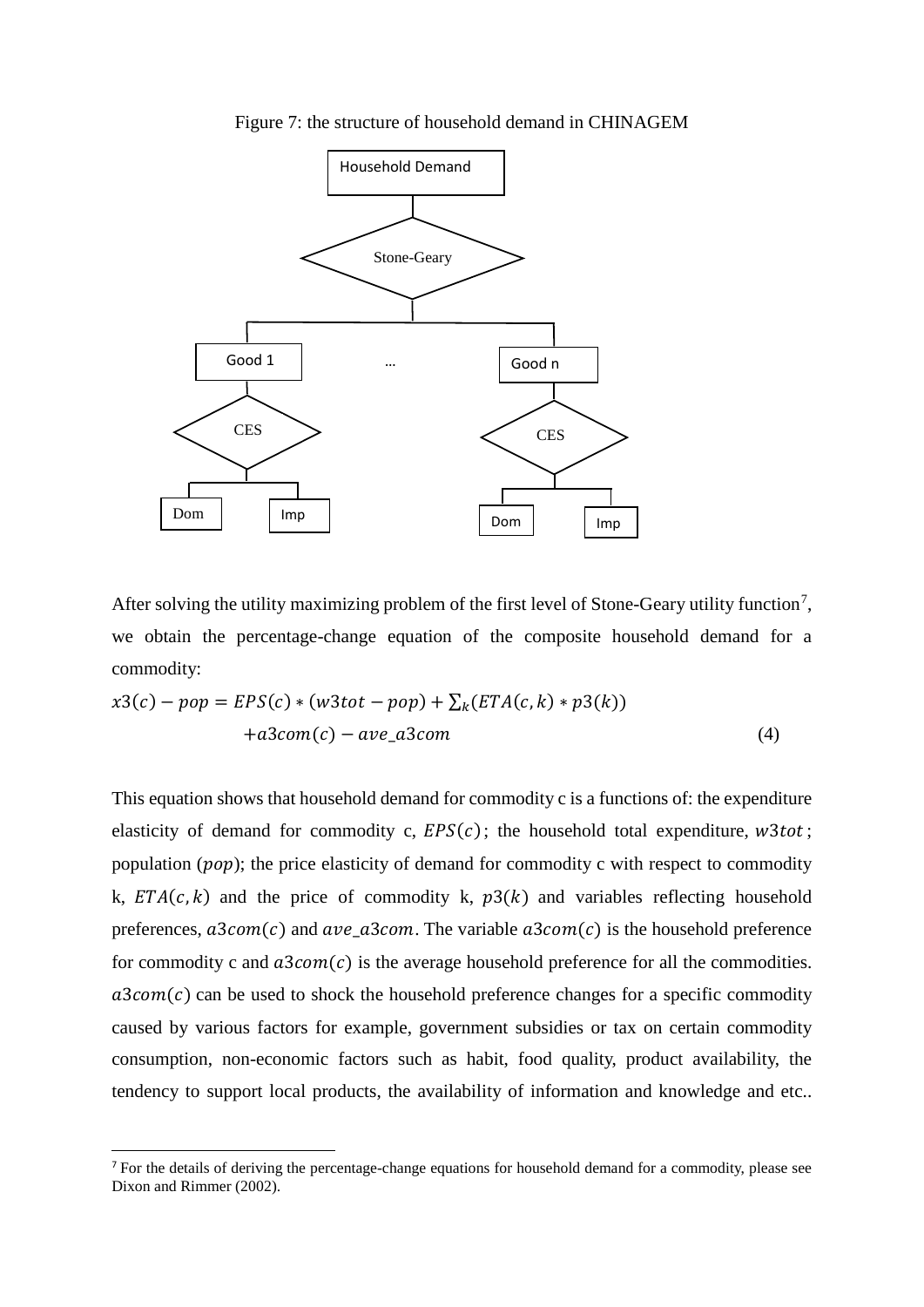Population ageing causes the rise of the proportion of elderly population who need more health and medical care and aged-care service and the fall of the proportion of young population who need more education. The resulting changes in the consumption of education and medical and aged-care service can be reflected by the changes of the preference variable  $a3com$  in the above household demand equation in the CHINAGEM model.

#### **4. Development of baseline scenario and simulation results**

To analyze the economic effects of changes in household demand resulting population ageing, we first develop a baseline scenario - a business as usual without introducing household demand changes<sup>[8](#page-16-0)</sup>. Then we conduct a policy simulation - alternative forecast with the changes of the household demand. The effects of the policy change are measured by deviations of variables in the alternative forecast from their baseline levels.

#### **4.1 The growth path of macro economy in the baseline scenario**

To develop the baseline scenario, using the data from China Statistical Yearbooks and World Bank Development Indicators database, we first update the model's database to 2018. Then for the forecast period 2019 to 2100 we assume that the growth pattern of the Chinese economy will follow its historical trend but at progressively lower rates. For example, while the annual growth rate of total factor productivity will decline from 4.17 percent in 2017 to 3.8 percent in 2020, and further drop to 3.49 percent in 2030, 3.3 percent in 2050, 2.65 percent in 2080 and 1.78 percent in 2100.

The growth rates of employment in each industrial sector in the baseline scenario are endogenized and determined by the exogenous macro variables such as investment, export, and GDP, and the growth rate of total labour force (refer to Table 1 for the baseline results). The growth rate of the exogenous variable such as total labour force is calculated based on the growth rate of working-age population and the aggregate labour force participation rate. The annual growth rate of working-age population is from medium variant of population projection conducted by Zuo et. al. (2021). We assume that the cohort labour force participation rates will remain at their 2015 levels until 2100.

Table 1 shows that China will experience persistent labour force declining in the future. The

<span id="page-16-0"></span><sup>&</sup>lt;sup>8</sup> For more detail about how the business-as-usual scenario is developed for the CHINAGEM model, please see Mai, et. al (2006).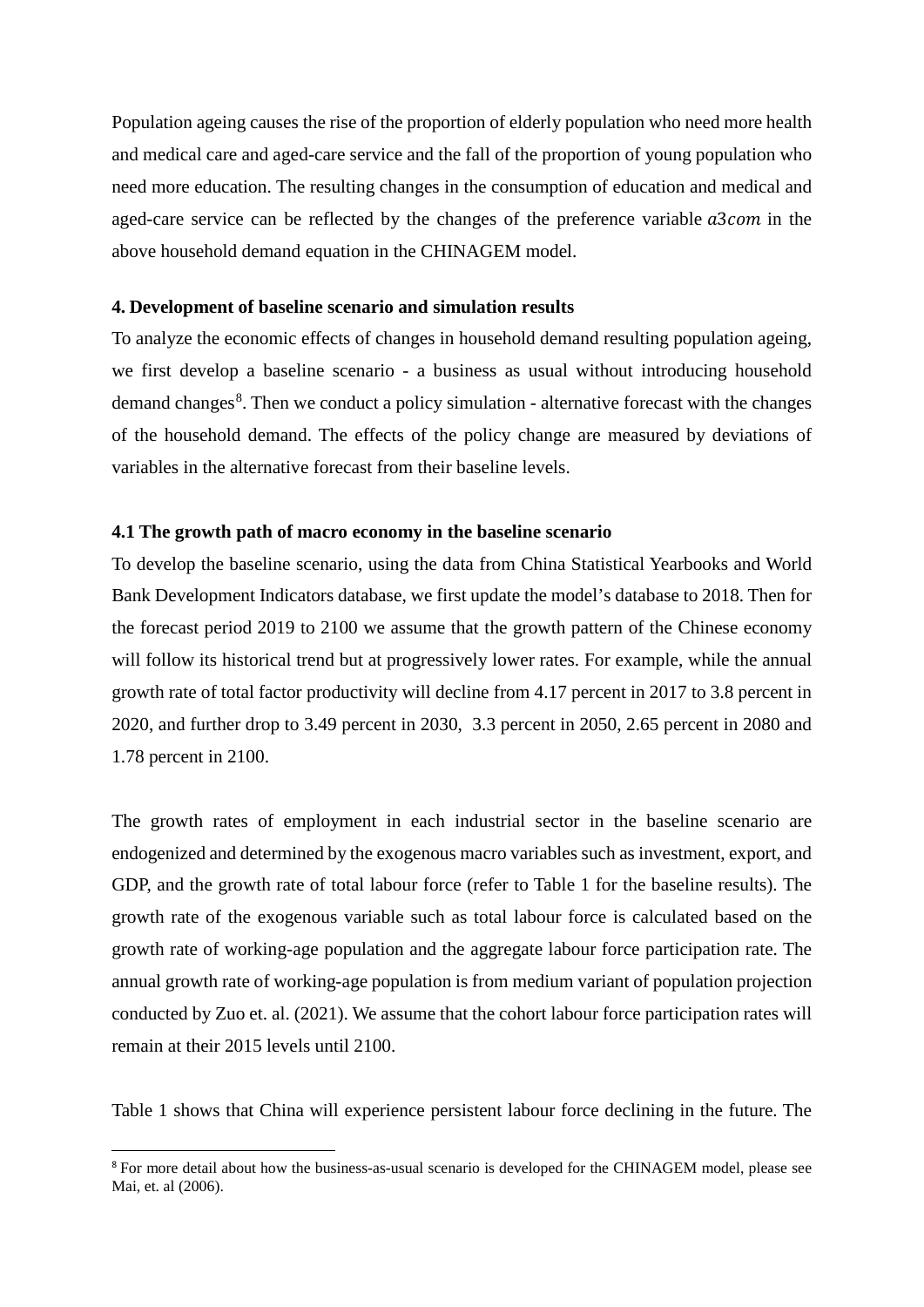labour force will decline at a rate of 0.34 percent in 2020 and further down to 0.62 percent in 2030. It will further drop at a rate of 1.43 in the middle of the century and at 0.92 percent at the end of the century. The baseline simulation shows that with the continuously declining labour force, China has to rely on the capital stock growth and total factor productivity improvement to sustain its economic growth.

|                                       | 2020    | 2030    | 2040    | 2050    | 2080    | 2100    |
|---------------------------------------|---------|---------|---------|---------|---------|---------|
| specified<br>Exogenously<br>variables |         |         |         |         |         |         |
| Annual growth rate $(%)$              |         |         |         |         |         |         |
| Investment                            | 5.84    | 4.60    | 3.45    | 2.46    | 2.06    | 1.8     |
| Export                                | 7.49    | 6.31    | 5.28    | 4.46    | 3.4     | 2.7     |
| Total factor productivity             | 3.8     | 3.49    | 3.36    | 3.3     | 2.65    | 1.78    |
| Labour force                          | $-0.34$ | $-0.62$ | $-1.10$ | $-1.43$ | $-1.29$ | $-0.92$ |
|                                       |         |         |         |         |         |         |
| Endogenously<br>solved<br>variables   |         |         |         |         |         |         |
| Annual growth rate $(\%)$             |         |         |         |         |         |         |
| Capital stock                         | 5.51    | 5.09    | 4.19    | 3.16    | 2.07    | 1.76    |
| Real GDP                              | 6.70    | 5.77    | 4.81    | 4.04    | 2.81    | 2.0     |
| Real wage rate                        | 6.85    | 6.22    | 5.80    | 5.40    | 4.04    | 2.86    |
| household<br>Real<br>consumption      | 7.29    | 6.31    | 5.24    | 4.59    | 2.81    | 1.90    |
| Import                                | 7.03    | 6.57    | 6.40    | 5.29    | 3.82    | 3.0     |

Table 1: Summary of baseline calibration\*

Source: Baseline simulation results. **\*** Only selected years results are displayed in this table.

#### **4.2 The change of the pension fund and government budget balance**

The rapid aging in China drives the number of retired people to increase fast while the number of labour force to decline dramatically. Figure 8 shows that in the middle of the century, the labour force will decline to 609 million, which is a 23 percent drop from its 2012 number (792 million). By the end of the century, the labour force will further decline to 332 million, which is less than half of its 2012 number. Meanwhile, the elderly population who are eligible for receiving pension will increase to 545 million in the middle of the century, which is a 166 percent increase from its 2012 number. Since the total population in China is declining, the number of elderly population will reach its peak at around 2053 and then begin to decline (but the share of elderly population will continue to grow because of the population ageing). By the end of the century, there will be 387 million pensioners. Figure 1 also shows that in the year 2046 the number of pensioners will surpass the number of labour force. By the end of the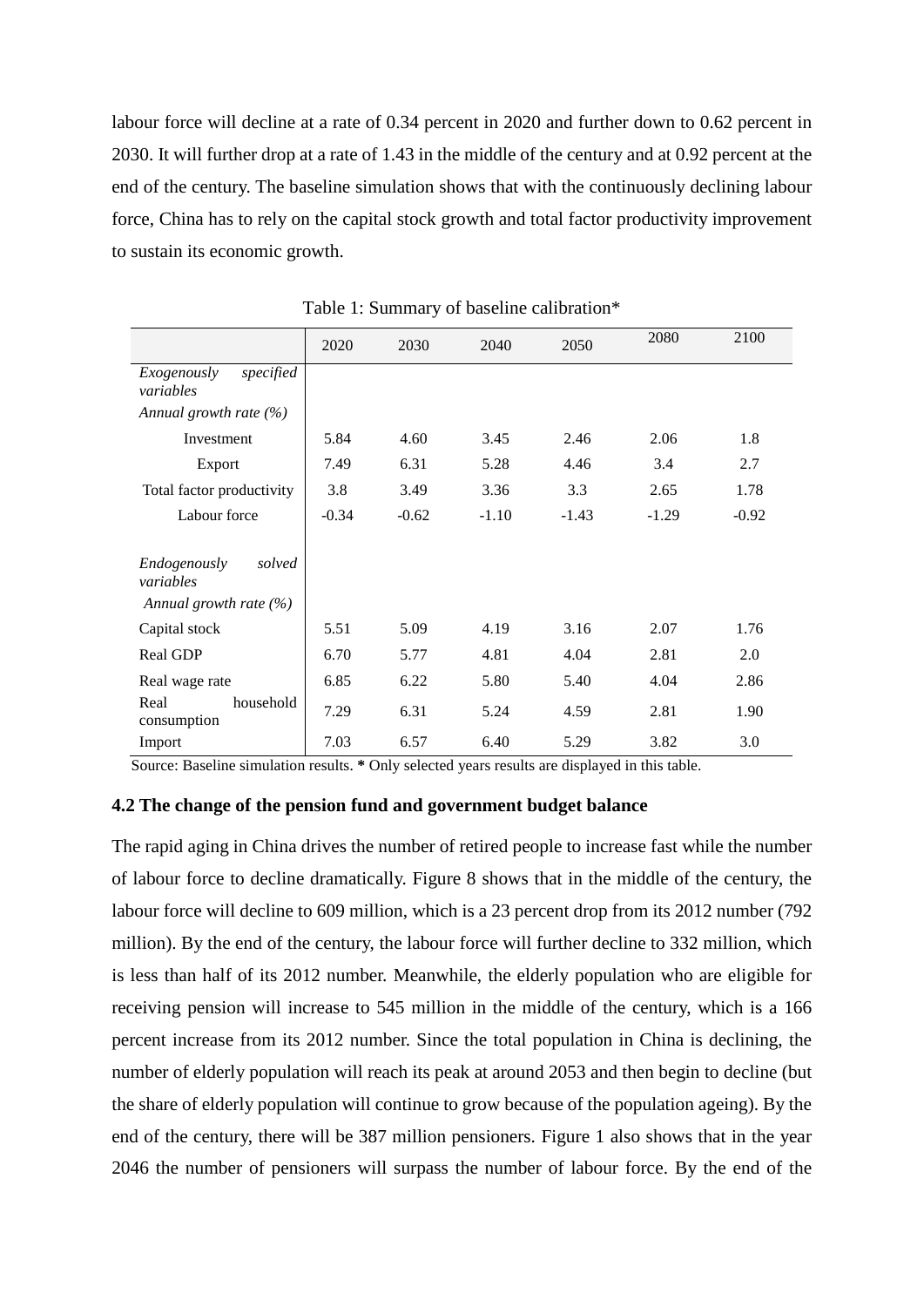century, the number of pensioners will be 17 percent higher than that of labour force.



**Figure 8: Declining labour force and increasing pensioners, 2012 to 2099 (10,000 persons)**

Source: Population projection and baseline simulation result

The increase of pensioners and the decline of labour force will put high pressure on China's pension fund. Figure 9 shows that if the current pension system remains in China, then the stock of pension fund will run out of surplus and turn to negative in 2026 and the deficit will accumulate rapidly. The accumulated deficit will account for around 268 percent of GDP in 2099.





Source: Baseline simulation results

In China the government general budget balance has been in deficit since 2012, however the share of the deficit over GDP has been controlled under 6 percent. With the rapid accumulation of debts of pension fund, the government general budget deficit will increase very fast. If the government chooses to pay the pension debts every year, then the share of government general budget deficit over GDP will increase to 15 percent in 2050 (Figure 10), and further increase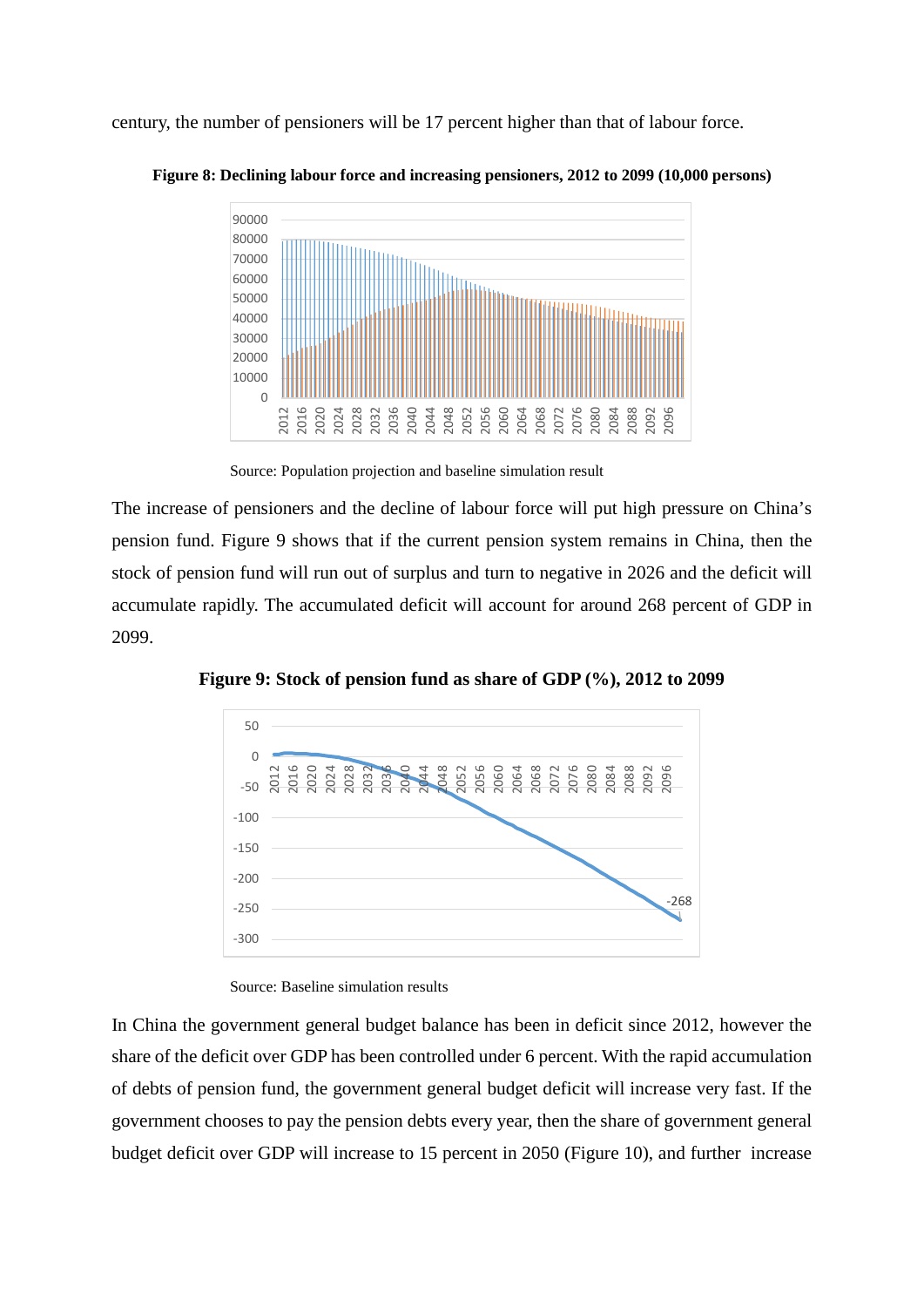to 21 percent by the end of the century, which implies that the economy cannot sustain under such big deficit. The Chinese government has to find ways to reform its current pension system and sustain its economic growth.



**Figure 10: Government general budget deficit as share of GDP, 2012 to 2099 (%)**

Source: baseline simulation results

#### **4.3 The performance of sectors**

In the baseline scenario we didn't introduce the age specific consumption pattern when we forecast the Chinese economy from 2020 to 2100. We assume that there is no change in the age specific consumption demand even though there is population ageing which is reflected by the negative growth of the labour force and the increase of the elderly population. The growth of household demand for different commodity and the growth of the output of the each industrial sector are endogenously determined by exogenously defined growth of labour force, total factor productivity, investment, export and economic structure embedded in the model's database.

Table 2 shows that the annual growth rates of output, employment and household demand of the three aggregated sectors are consistent with those of macro-economy. Among the three aggregated sectors in the economy, the output of service sectors will grow faster than both industry and agricultural sectors while the grow rate of the agriculture will be the slowest. This pattern is consistent with the development path of most developed economy. For the four selected individual sectors which are more sensitive to the age structure change than the other sectors– Residents service, Education, Health and Social work, their output growth rates are very similar and their growth rates are all consistent with the macro-economy. This is because we didn't introduce age specific consumption demand in the baseline scenario. The growth rate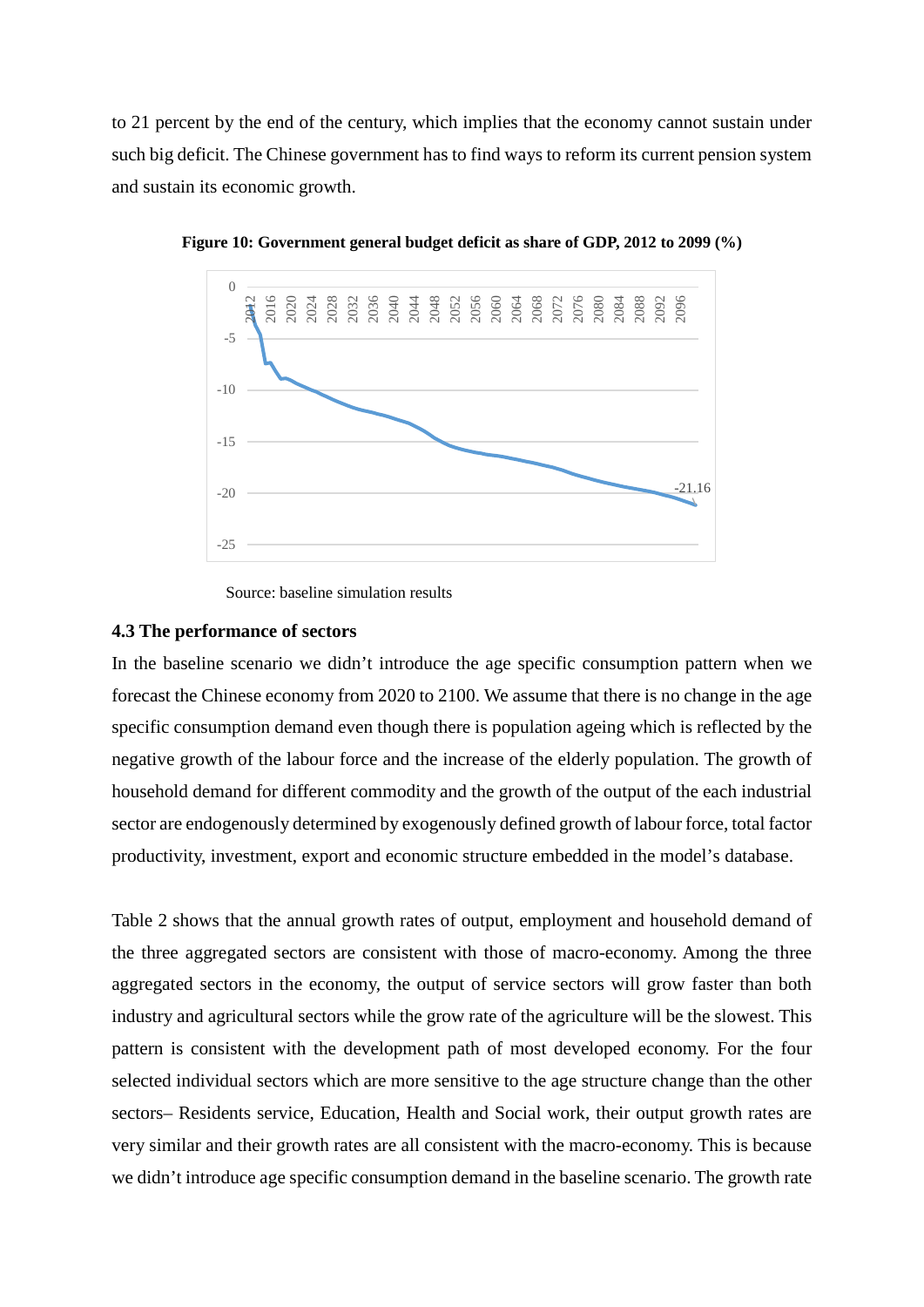of employment. The growth rates of employment and household demands of these four individual sectors are very similar as well.

| Sectors                                 | 2020         | 2030         | 2040         | 2050         | 2060         | 2080         | 2100         |
|-----------------------------------------|--------------|--------------|--------------|--------------|--------------|--------------|--------------|
| Output                                  |              |              |              |              |              |              |              |
| Agriculture                             | 4.72         | 4.25         | 3.73         | 3.29         | 3.10         | 2.42         | 1.51         |
| Industry                                | 6.39         | 5.67         | 4.79         | 3.95         | 3.63         | 2.87         | 2.03         |
| Service                                 | 7.07         | 6.04         | 5.00         | 4.20         | 3.72         | 2.84         | 2.02         |
| Residents<br>service                    | 6.40         | 5.60         | 4.56         | 3.96         | 3.45         | 2.47         | 1.64         |
| Education                               | 7.30         | 6.48         | 5.44         | 4.75         | 4.10         | 2.96         | 1.98         |
| Health                                  | 7.36         | 6.55         | 5.45         | 4.77         | 4.07         | 2.93         | 2.00         |
| Social Work                             | 7.35         | 6.26         | 5.17         | 4.52         | 3.84         | 2.75         | 1.85         |
|                                         |              |              |              |              |              |              |              |
| Employment                              |              |              |              |              |              |              |              |
| Agriculture                             | $-0.63$      | $-0.83$      | $-1.21$      | $-1.58$      | $-1.48$      | $-1.63$      | $-1.53$      |
| Industry                                | 0.61         | $-0.43$      | $-0.99$      | $-1.45$      | $-1.28$      | $-1.23$      | $-0.84$      |
| Service                                 | 0.01         | $-0.25$      | $-0.83$      | $-1.15$      | $-1.14$      | $-1.09$      | $-0.67$      |
| Residents<br>service                    | 1.66         | 0.76         | 0.04         | $-0.29$      | $-0.57$      | $-0.85$      | $-0.64$      |
| Education                               | 0.37         | $-0.38$      | $-0.99$      | $-1.13$      | $-1.35$      | $-1.53$      | $-1.19$      |
| Health                                  | $0.01\,$     | $-0.71$      | $-1.33$      | $-1.41$      | $-1.66$      | $-1.82$      | $-1.37$      |
| Social work                             | 1.01         | 0.90         | 0.29         | 0.04         | $-0.29$      | $-0.57$      | $-0.41$      |
| Household<br>consumption<br>Agriculture |              |              |              |              |              |              |              |
| Industry                                | 4.11         | 3.69         | 3.16         | 3.06         | 2.72         | 2.13         | 1.52         |
| Service                                 | 5.90         | 5.41         | 4.53         | 4.14         | 3.52         | 2.59         | 1.86         |
| Residents<br>service                    | 9.09<br>6.38 | 7.40<br>5.55 | 6.06<br>4.48 | 5.11<br>3.90 | 4.31<br>3.38 | 3.04<br>2.36 | 1.97<br>1.51 |
| Education                               | 7.38         | 6.90         | 5.86         | 5.10         | 4.47         | 3.19         | 2.09         |
| Health                                  | 7.42         | 6.77         | 5.61         | 4.92         | 4.21         | 3.01         | 2.06         |
| Social work                             | 7.78         | 6.07         | 4.82         | 4.15         | 3.51         | 2.39         | 1.54         |

**Table 2: Summary of selected sector results in the baseline scenario (Annual growth rate %)\***

Source: Baseline simulation results. **\*** Only selected years results are displayed in this table.

#### **5. Policy scenario and results analysis**

In this section we will introduce the age specific consumption demand but keep the population projection the same as in (medium variant) the baseline scenario. In other words, in the baseline scenario, the change of population size in each age group and the change of age structure is from the medium variant population projection, but we ignored the consumption demand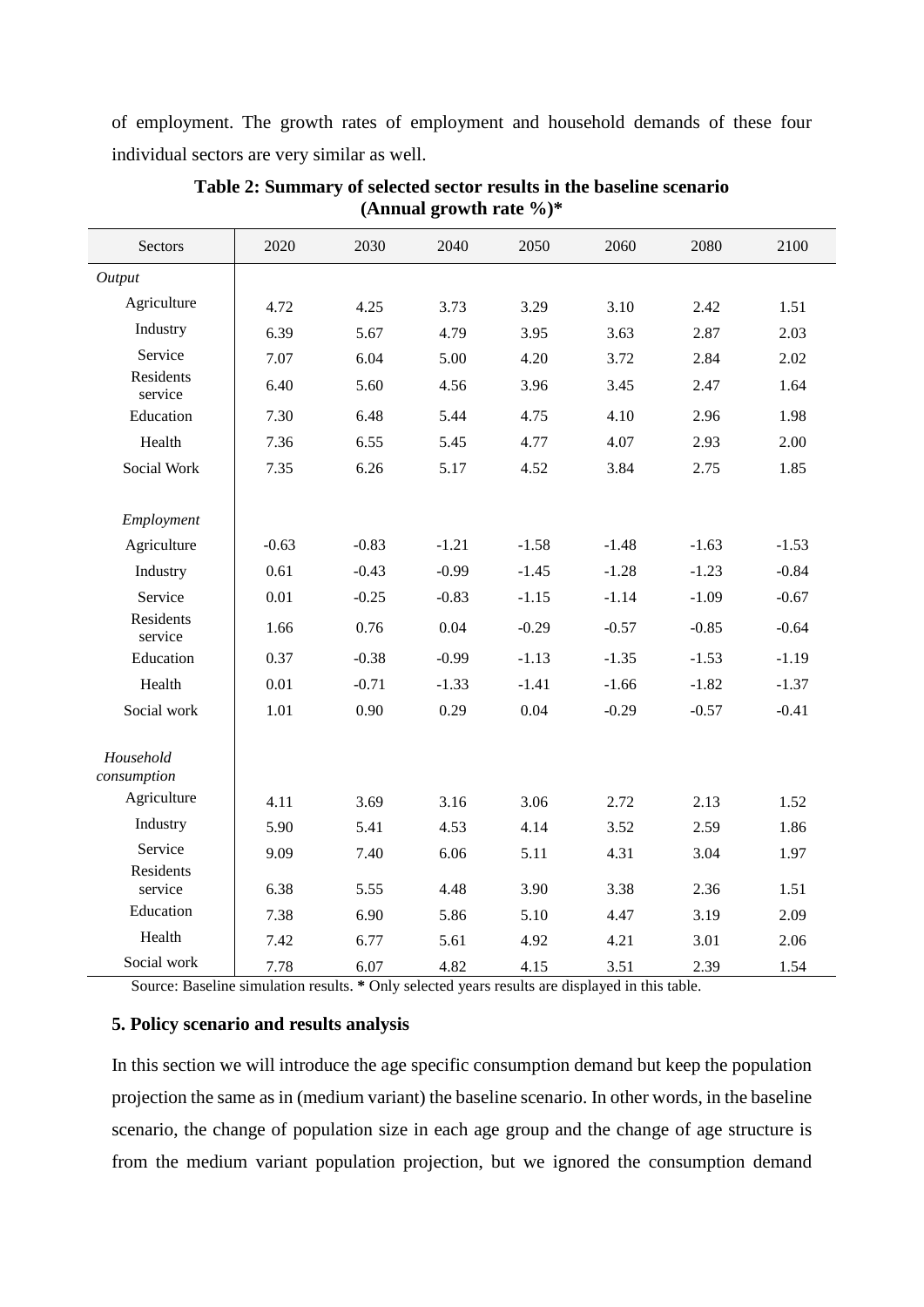change caused by the age-structure change. But in the policy simulation, we will add the consumption demand change given the same population profile as the baseline scenario. In this way, we can simulate the effects of population ageing on the sector demand and macro economy.

#### **5.1 Shocks of the age specific consumption demand changes**

As we discussed in the subsection 3.2, there is a taste preference variable in the household consumption function. This variable is commodity specific and it can be used to simulate the household preference changes for a specific commodity caused by various factors for example, government subsidies or tax on certain commodity consumption, non-economic factors such as population age structure change or rapid urbanization. As we explained in section 3, the consumption demand for some commodities such as education, health and medical service, and aged-care service are age-dependent. The rapid population ageing will cause the consumption demand change for these commodities, and these changes can be captured by the taste preference variable *a3com* in the CHINAGEM model.

Using the index we obtained in the sub-section 2.2, we calculated the shocks for *a3com* in the policy simulation, which reflect the consumption preference change for the selected commodities. For the commodity Education, the shock for the first policy year 2013 is just the percentage difference of the index  $EH\_AGE_{2013}$  and  $EH\_AGE_{2012}$ . The formula is  $(EH_A G E_{2013} - EH_A G E_{2012})/EH_A G E_{2012})$ <sup>\*</sup>100. Using the same formula, ( $EH_A G E_t$  –  $EH\_AGE_{t-1}/EH\_AGE_{t-1}$ <sup>\*</sup>100, we get the shocks for the rest of years 2014 to 2100. Same approach is used to calculate the shocks for the commodities: Health and Medical care service, the Residence Service and Social Work which are used for the aged-care service.

The consumption demand for the education, health and medical service is not only from household but also from government. Our model does not have specific theory to explain the aggregate government consumption demand. In this research we assume that the aggregate government consumption demand follows the aggregate household consumption demand. For each specific commodity, the consumption demand is not only affected by the total government demand, but also affected by exogenous a shift variable<sup>[9](#page-21-0)</sup>. This shift variable can be used to

<span id="page-21-0"></span> <sup>9</sup> In the CHINAGEM model, we call these variables shift variables. They are normally exogenous variables and can be used to shock the changes caused by policies and other non-economic factors.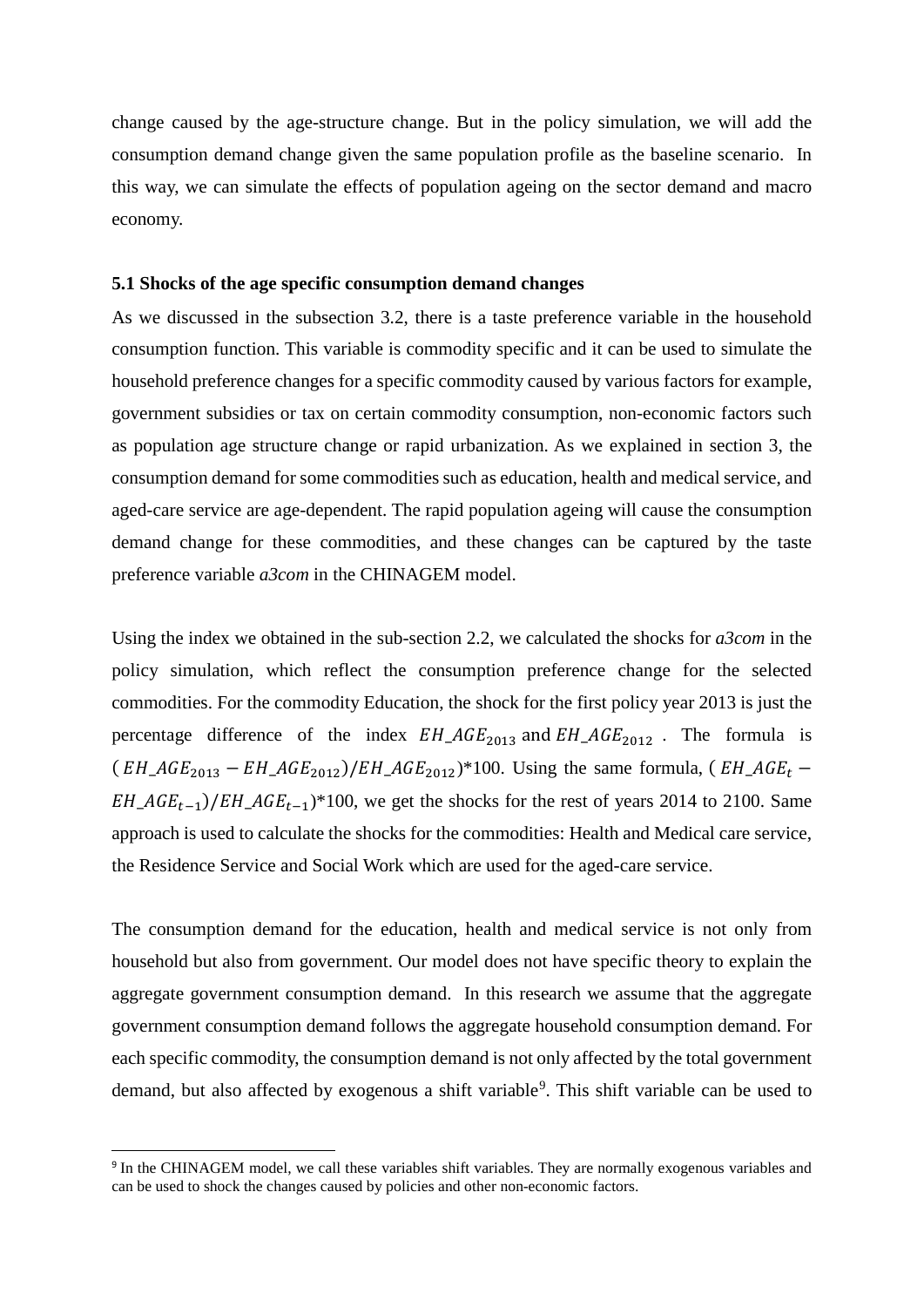shock demand changes caused by the government subsidy or tax on certain commodity, or population age structure change, and etc. we shock this shifter variable to reflect the changes of the government consumption demand for education, health and medical service and agedcare service resulting from population ageing. The same approach was used to calculate these shocks as we did for the household consumption demand.

#### **5.2 Policy simulation results analysis**

#### *5.2.1Macro results*

The policy simulation results shows that the effect of the consumption demand change as a result of rapid population ageing is small. By the end of this century, real GDP will be only 0.14% lower than that of the baseline scenario (Figure 11a). The one reason is that the values of the three sectors we modelled in the simulation – education, health and medical service and aged care service are very small in China's economy (The value added of education, health and medical care, and the aged-care parts in the social work and residential service only account for 3.5%, 1.9%, 0.06% and 0.95%, respectively, in China's IO table in 2012). The second reason is that falling demand for education and rising demand for medical and aged-care service resulting from an aging population have opposite effects on the economy. Therefore, the combined effects on the economy becomes small.





Source: Policy simulation results

We noticed that the employment fluctuates around the baseline scenario but is back to the baseline level at the end of simulation period. This is because of lagged wage adjustment mechanism in our model<sup>[10](#page-22-0)</sup>. If the policy shocks causing the employment deviates from its

<span id="page-22-0"></span><sup>&</sup>lt;sup>10</sup> Please refers to Dixon and Rimmar (2002) for the details of the dynamic lagged wage adjustment mechanism.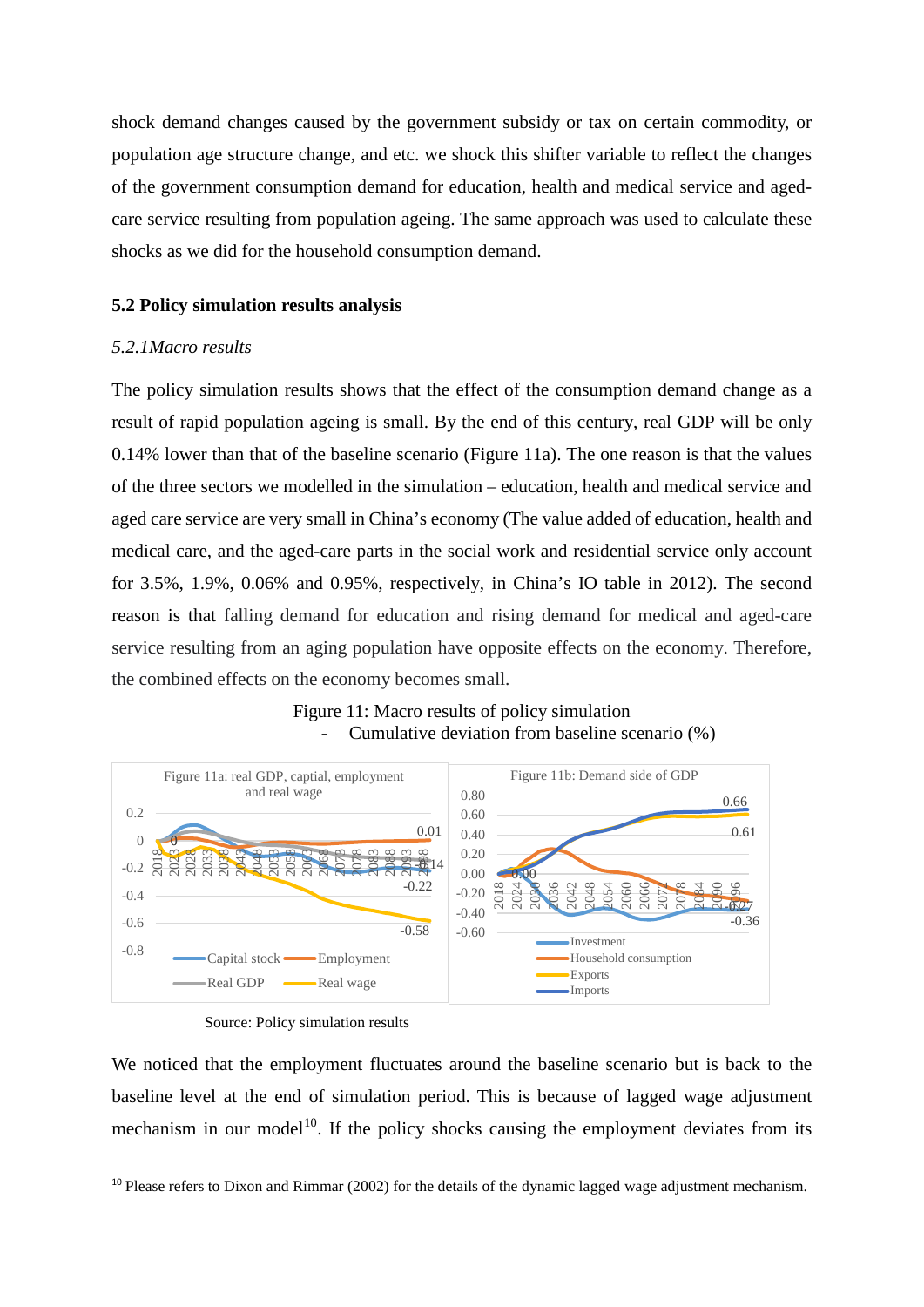baseline level then the real wage will adjust to bring the employment back to its baseline level. Figure 11a shows that the real wage has to adjust downwardly to bring the employment back to its baseline level. By the end of the simulation period, the real wage will be -0.58% lower than that of the baseline scenario. This implies that the changed consumption demand caused by the rapid ageing reduces the employment. Therefore the real wage has to reduce to bring the employment back to its baseline level. Without the adjustment of the real wage, the employment will reduce further.

The age structure change will also bring the capital stock to growth slower than that of the baseline scenario. By the end of this century, the capital stock will be 0.22% lower than that of the base case.

Figure 11b shows the effects of age structure change on the expenditure side of the real GDP. Similar as the effects on capital stock and employment, the effects on investment and household consumption are negligible. By the end of this century, investment and household consumption will be 0.36% and 0.27% lower than those in the baseline scenario, respectively. The lower consumption is caused by the declining demand for education as a result of population ageing, although the demand for health, medical service and aged-care service has increased (due to the larger share of education in the economy than that of health, medical service and aged-care service, the negative effects of declining demand for education exceeds the positive effects of rising demand for medical care and aged-care service).

#### *5.2.2 Industry results*

Except for the four age-dependent sectors, the effect of population ageing on the output of other sector is a very small negative (Figure 12a). The demand shifting away from education and towards health and medical service and aged-care service due to the age structure change will impose significant effect on those sectors. The output of education sector will be 23% lower than that of the baseline scenario, while the output of health and medical service, social work and residential service which provide aged-care service will be 41%, 34% and 17% higher than their baseline level, respectively. Similar results can be seen for the employment of industries (Figures 12b).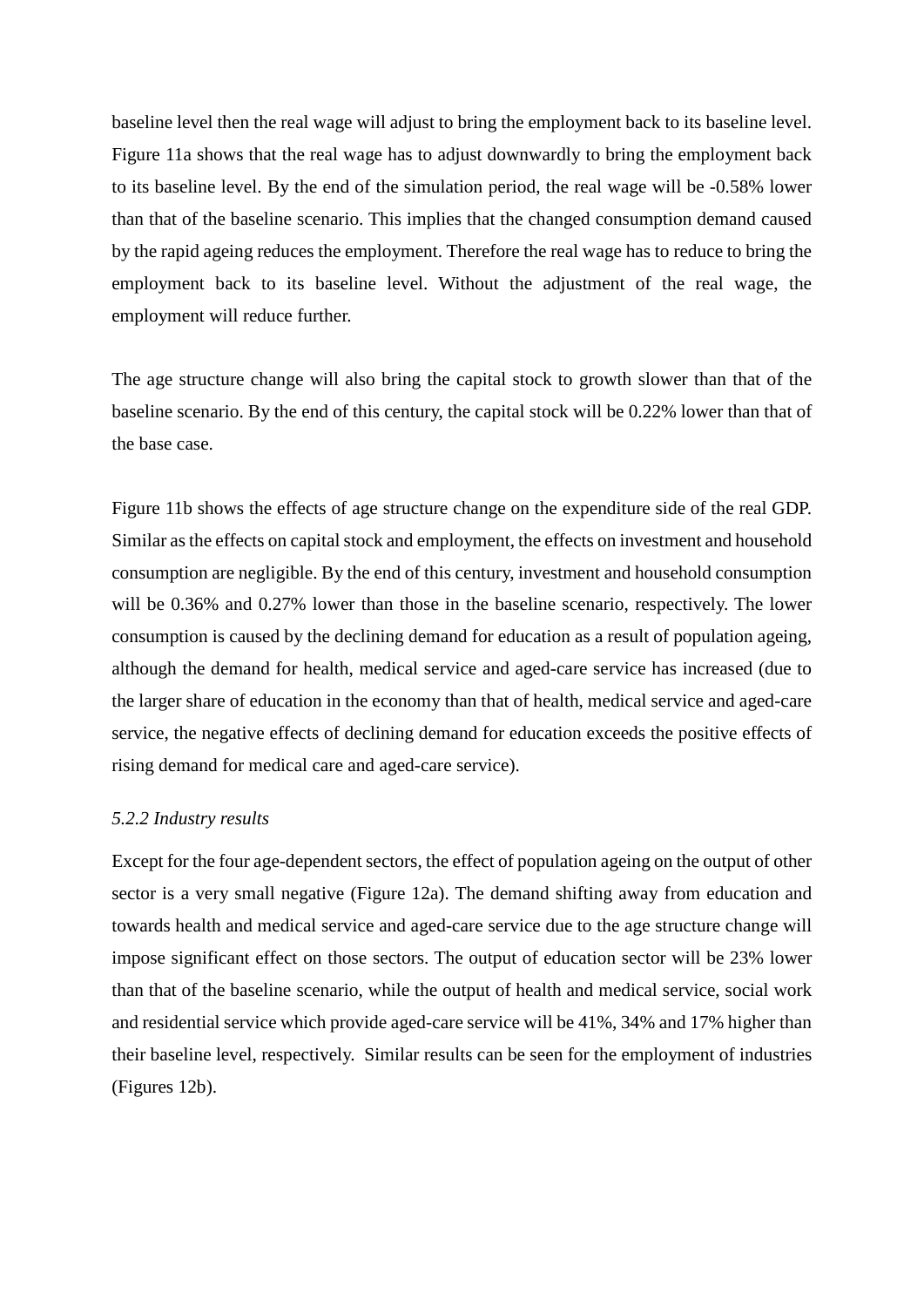

Figure 12: Industry results of policy simulation Cumulative deviation from baseline scenario (%)

Source: Policy simulation results

We also notice that the age structure change also make significant changes to the investment demand for the four sectors comparing with other sectors. Figure 13 shows that by the end of century, investment demand for the education sector will be 31% lower than that of the baseline case. While the investment demand for health and medical service, social work and residential service will be 44%, 77% and 14% higher than those of the base case, respectively.

100 Social work80 60 Health and medical serivce 40 Resident service 20  $\sqrt{2}$ 0 2018 2022 2026 2030 2034 2038 2046 2050 2066 2070 2074 2078 2082 2086 2090 2094 2098 2042 2054 2058 2062  $-20$ Education -40 -60

 Figure 13: Industry results of policy simulation: Investment Cumulative deviation from baseline scenario (%)

Source: Policy simulation results

The consumption demand from both household and government for the products of these four sectors will also change dramatically while the demand for other products will be decline only slightly. Figure 14 shows that by the end of the century, with age structure change, consumption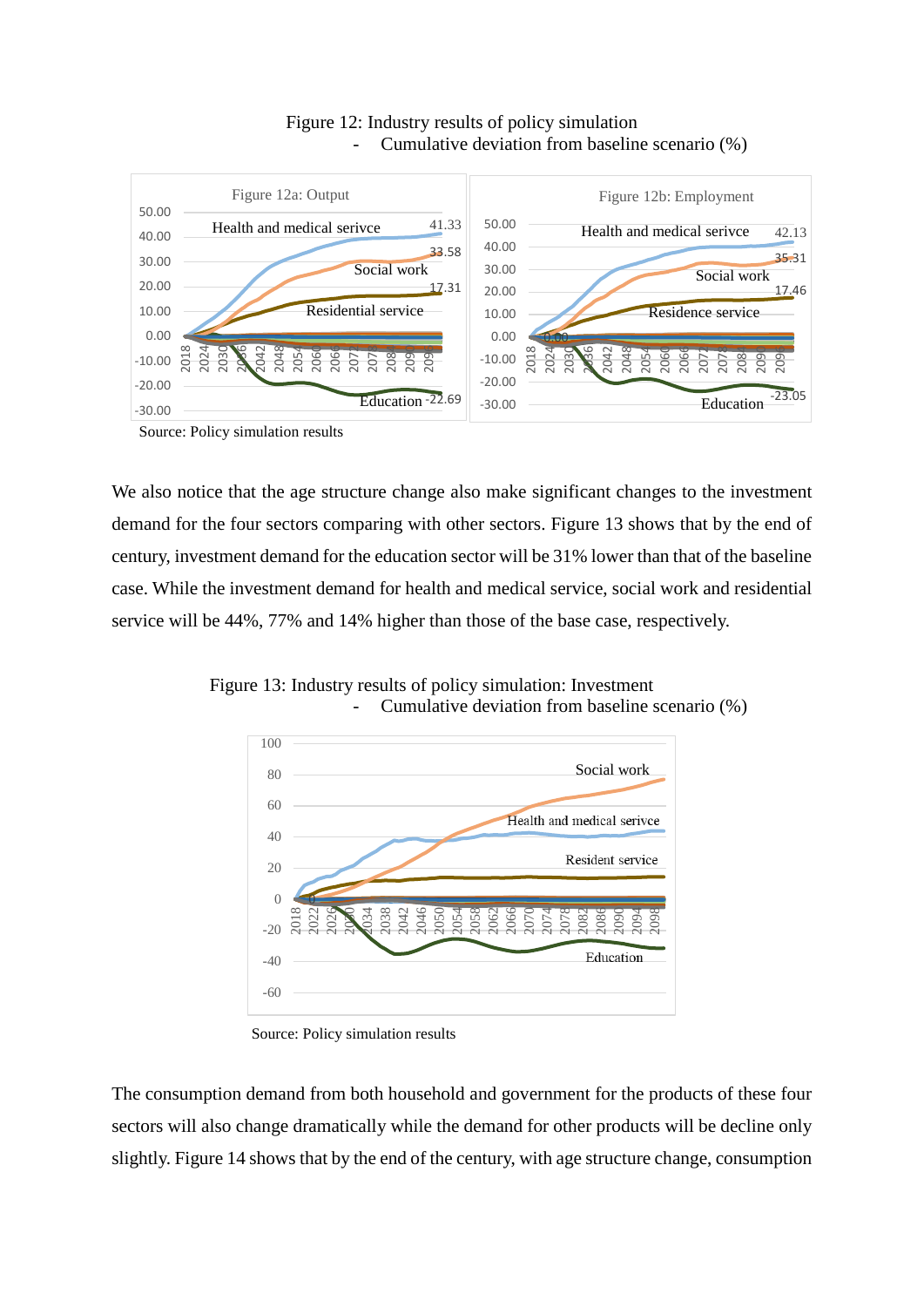demand for education from household and government will be 28% and 33% lower than their base case, respectively. While the household demand for social work will be 38% higher (Figure 14a) and the government demand for social work will be doubled by the end of the century comparing with the baseline case (Figure 14b). The demand for health and medical service from both household and government will also increase significantly (Figure 14a and 14b). The household demand for residential service will be 18% higher than that of base case (Figure14a).



Figure 14: Industry results of policy simulation Cumulative deviation from baseline scenario (%)

Source: Policy simulation results

#### *5.2.3 The effects on government expenditure*

The demand shift away from education and towards health, medical service and aged-care will also affect the government public expenditure. We notice that by the end of this century, the government general expenditure on education will fall to less than 15000 million RMB comparing with more than 20000 million RMB in the base case of without age structure change (Figure 15a). While the expenditure on health and medical service will increase to nearly 170000 million RMB, a 66% rise comparing with the base case (Figure 15b). The increase of the expenditure in health and medical service will exceed the fall of the expenditure in education and result a slight rise of government general budget deficit, from 21.16% in the baseline to 21.62% of GDP in the policy simulation (Figure 16).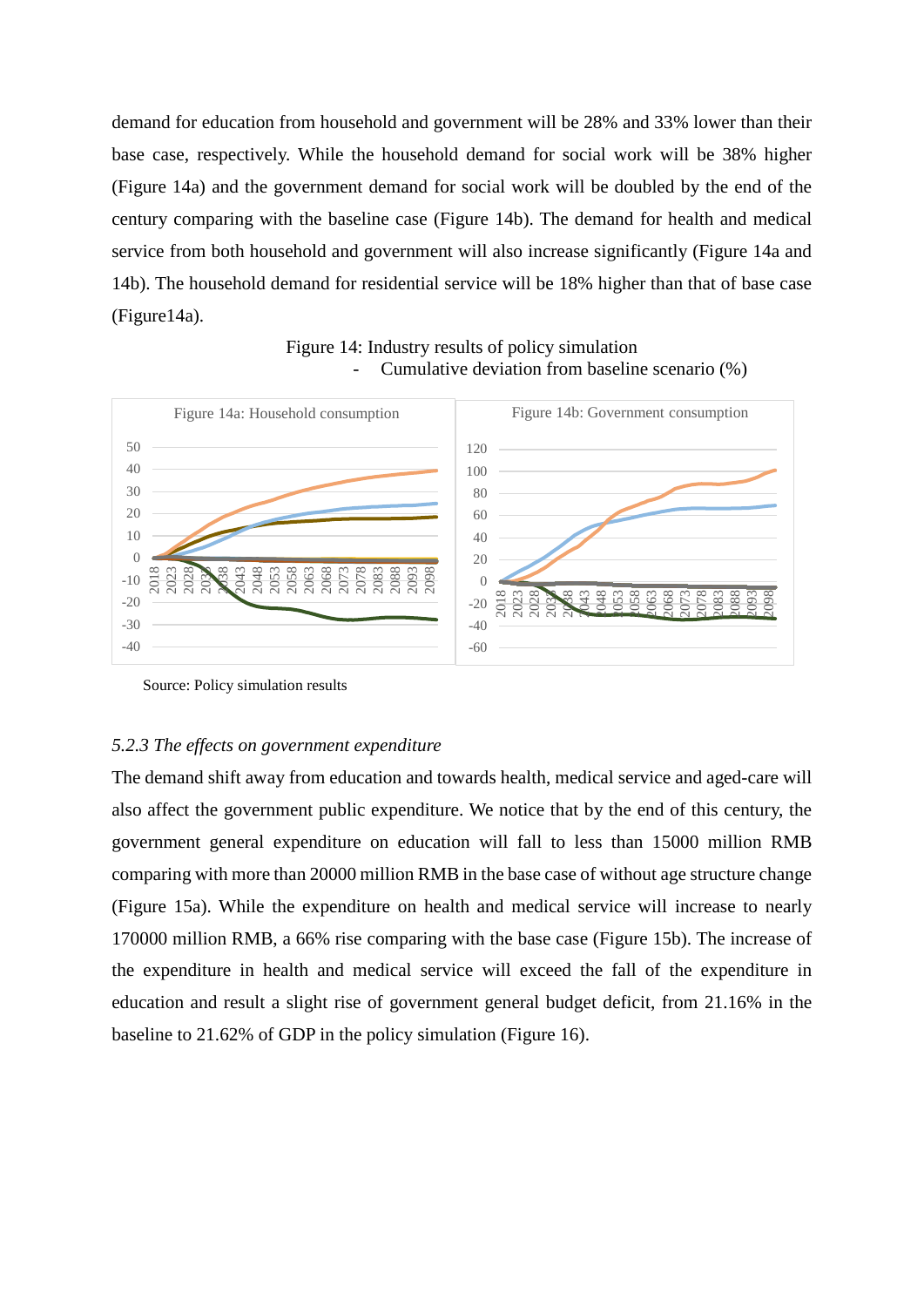### Figure 15: the government expenditure on education, health and medical service (millions RMB)



Source: Baseline and policy simulations



**Figure 16: Government general budget deficit as share of GDP, 2017-2099 (%)**

Source: Baseline and policy simulations

#### **6. Conclusions**

China's population is ageing. This paper first discusses the economic characteristics of an aging society. Then using a dynamic CGE model of the Chinese economy - CHINAGEM, this paper quantitatively analyze the economic impacts of not only the declining labour force and rising elderly population from supply side, but also the age structure induced change on consumption demand for several age-dependent goods and services over the period of 2019 to 2100.

In the baseline scenario, our simulation revealed that given the rapid ageing, China has to rely on technology improvement and capital stock increases to support its economic growth. The increasing elderly population will put high pressure on China's general government budget balance.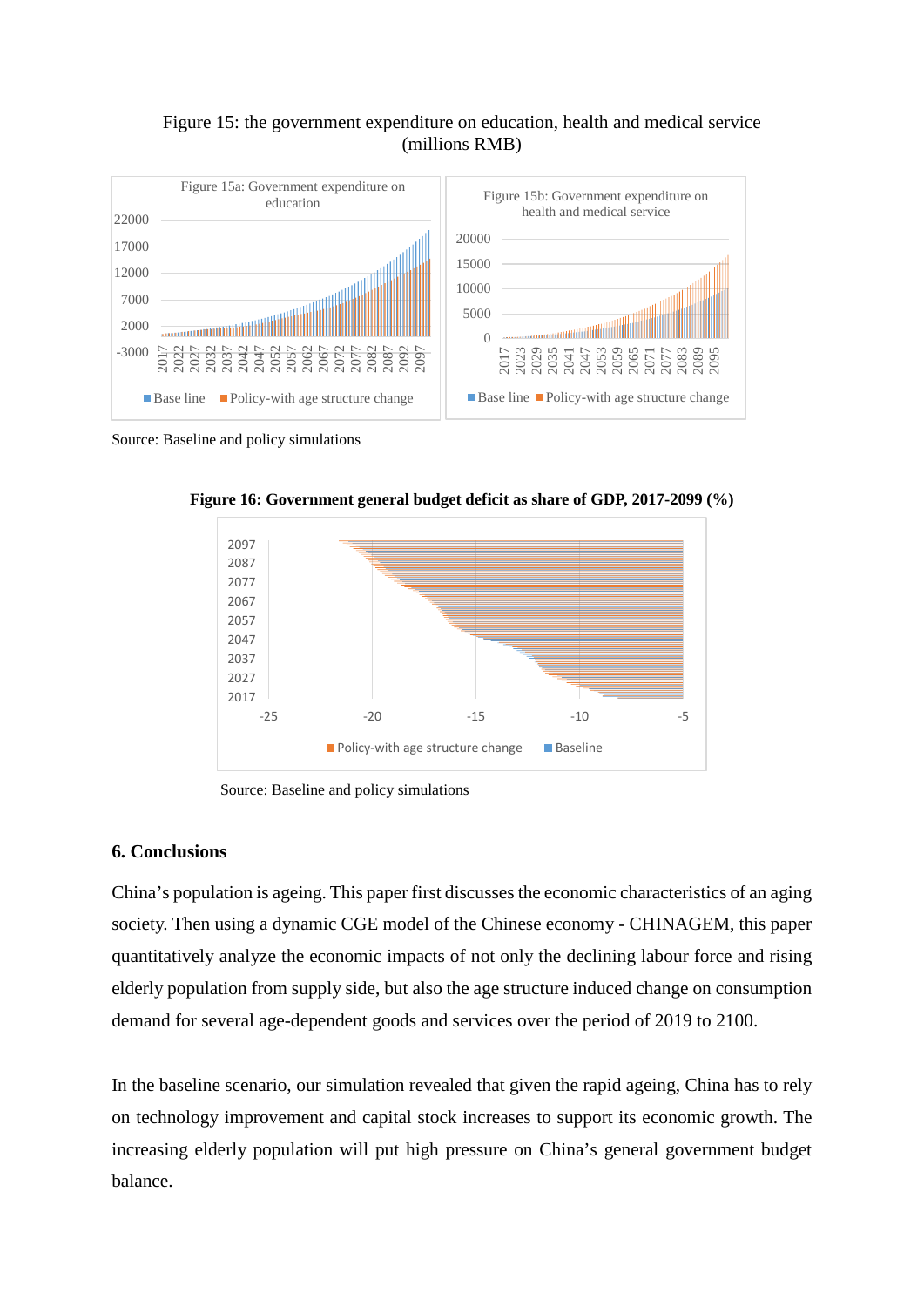Then we constructed a policy scenario that deviated from the baseline due to ageing-induced changes to household and government consumption preferences for education, health and aged care services. With ageing, demand shifts against education and towards health and aged care services. The simulation results show that

- The effects of age-structure driven changes on the macro economy are negligible;
- The changes will affect the outputs, employment, investment and consumption of shocked sectors dramatically while the effects on other sectors are very small.
- The increased demand for medical and aged-care services will exceed the decreased demand for the education, thus drive up the general government budget deficit.

Please note that the above findings are based on the shocks on four sectors: education, health and medical care, residential service and social work. These are small sectors in China's economy. The effects of consumption change of these sectors on the macro economy are also small. Due to the data limitation, we did not include other age-dependent sectors such as housing, tourism and automobile into this study.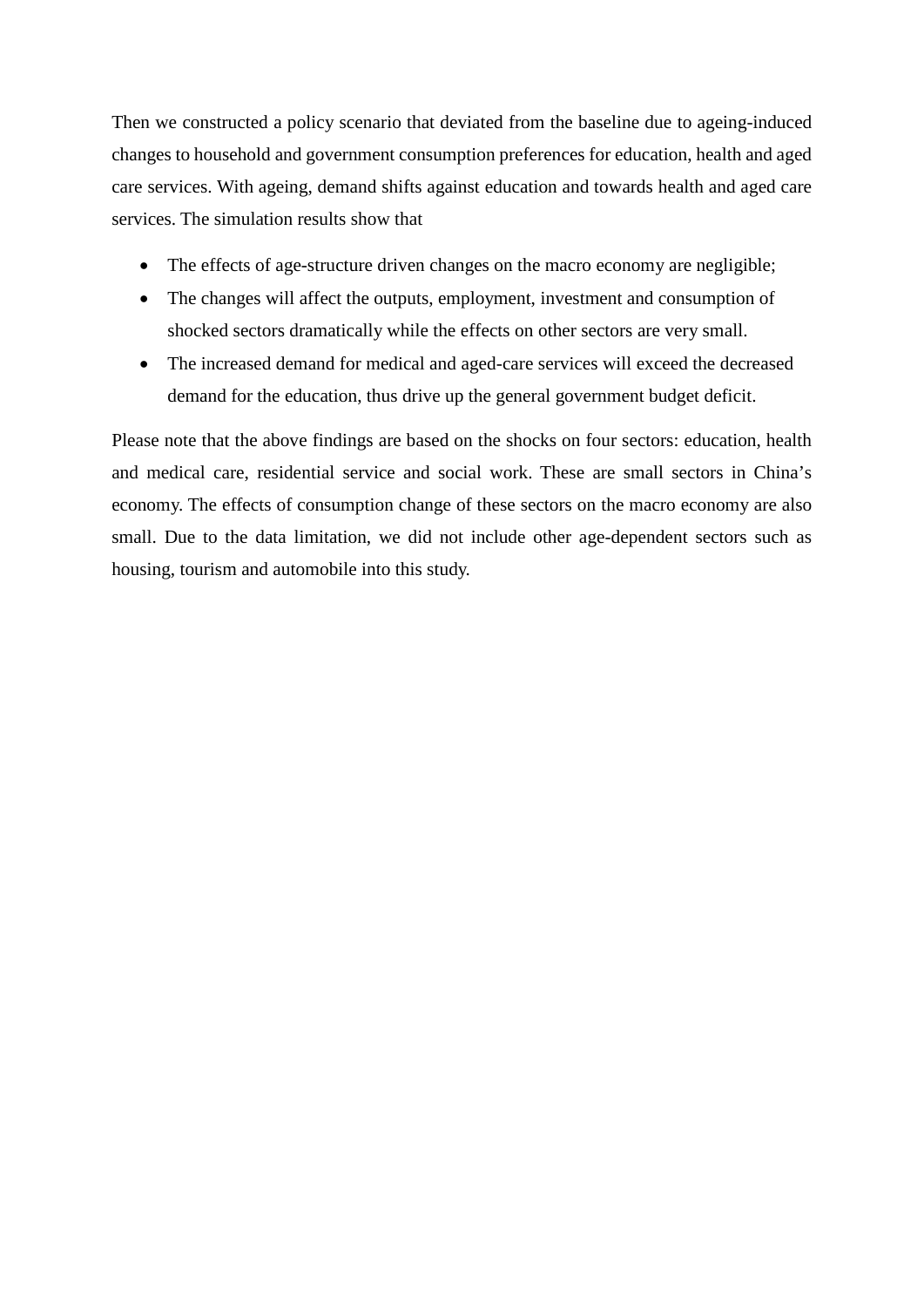#### **References**

- Cai, Fang (2009), Future Demographic Dividend Exploitation of China's Economic Growth Source, China Population Science, (1): 2-10 (in Chinese).
- Dixon P. B., Parmenter B. R, Sutton J, Vincent P (1982*) ORANI: A Multisectoral Model of the Australian Economy*, North-Holland, Amsterdam.
- Dixon P, Rimmer, M (2002) *Dynamic General Equilibrium Modelling for Forecasting and Policy: a Practical Guide and Documentation of MONASH*, North-Holland Publishing Company, Amsterdam.
- Geary, R.C, (1950-51), A Note on "A Constant Utility Index of the Cost of Living, *Review of Economic Studies*, 18:65-66.
- Klein, L. R. and H. Rubin (1948-49), "A Constant Utility Index of the Cost of Living, *Review of Economic Studies*, 15:84-87.
- Liang, J. and W. Huang (2018), *Population Innovation: Opportunities and Traps for the Rise of Great Power*. Machinery Industry Press, Beijing.
- Mai, Y, P. B. Dixon and M. Rimmer (2006), CHINAGEM: A Monash-Styled Dynamic CGE Model of China, *Working Paper No. G-201*, Centre of Policy Studies, Victoria University, Melbourne, Australia.
- Mankiw, N. G. and D. N. Weil (1989), The Baby Boom, the Baby Bust, and the Housing Market, *Regional Science and Urban Economics*, 19(2): 235-258.
- [Modigliani, F.](https://en.wikipedia.org/wiki/Franco_Modigliani) (1966), The life Cycle Hypothesis of Saving, the Demand for Wealth and the Supply of Capital, *[Social Research](https://en.wikipedia.org/wiki/Social_Research_(journal))*, 33(2):160–217.
- Peterson, E. W. F. (2017), The Role of Population in Economic Growth. SAGE Open, October-December 2017.
- Romer, P. M. (1986), Increasing Returns and Long-run Growth, *Journal of Political Economy*, 94(5): 1002-1037.
- Romer P. M. (1990), Endogenous Technological Change, Journal of Political Economy, 98(5, Part 2): S71-S102.
- Simon, J. L. (1983), *The Ultimate Resource*. Princeton University Press, Princeton.
- Stone, R. (1954), Linear Expenditure Systems and Demand Analysis: An Application to the Pattern of British Demand, The economic Journal, LXIV,511-527.
- Tian, X., J. Wang and G. Zhou (2006), *Ageing - from "Population Profit" to "Population Debt"*,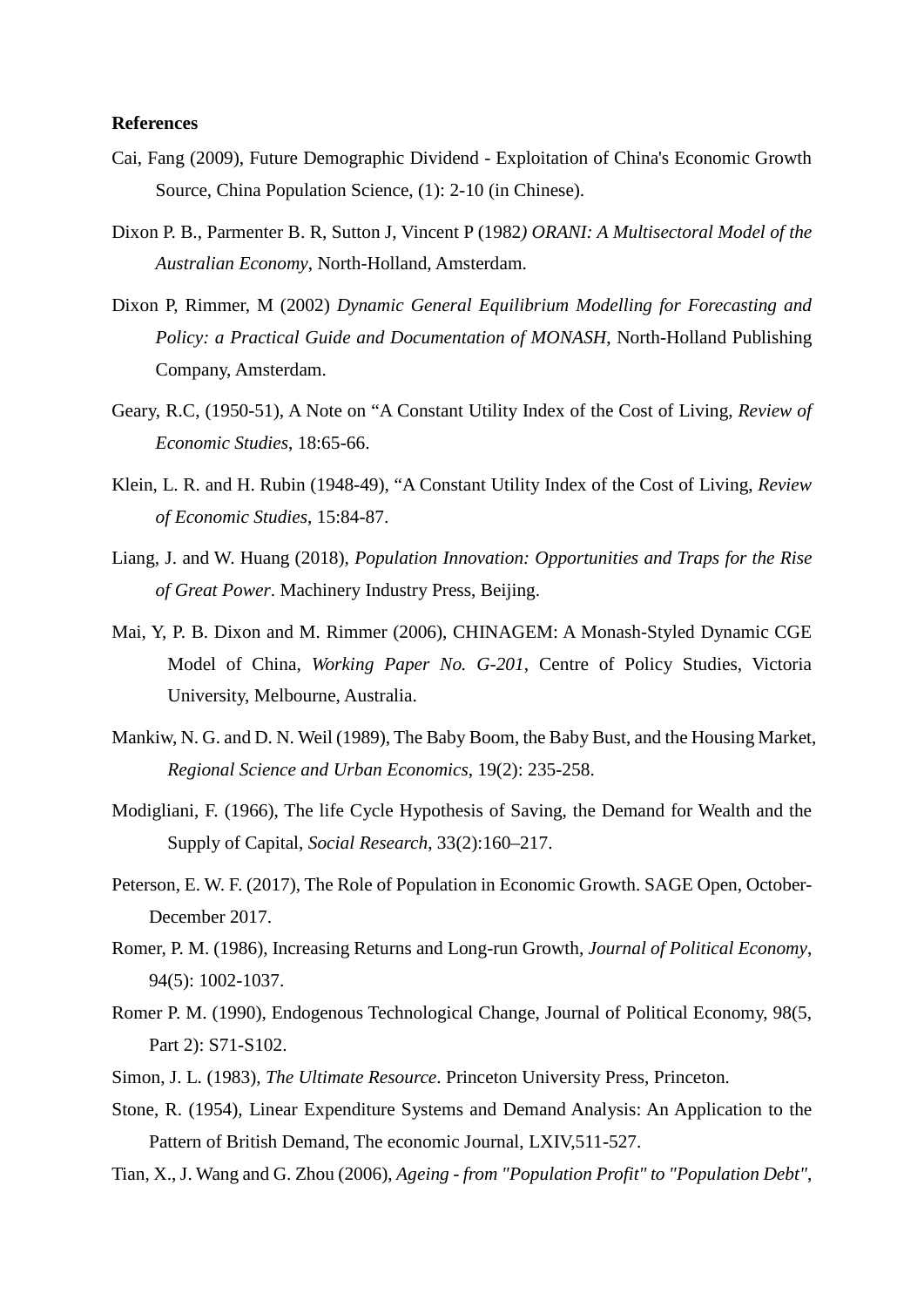China Economic Press, Beijing.

United Nations (2019). *World Population Prospects 2019*, Online Edition. Rev.1.

- Zuo, X. (2021), *Research on the Economic Characteristics and Supporting System of China's Ageing Society*, Science Press, Beijing.
- Zuo, X., X. Peng, X. Yang, X. P., Yang, M. Wang and P. D. Adams (2020), Population Ageing and the Impact of Later Retirement on the Pension System in China: an Applied Dynamic General Equilibrium Analysis, *Working paper* No. G302, Centre of Policy Studies, Victoria University, Melbourne, Australia.
- Zuo, X. and X. P. Yang (2006), Long-term economic implications of China's demographic transition, in *China's Population and Economic Development in the 21st Century*, edited by Zeng, Y. and B. Gu, pp. 143~158, Social Science Literature Press.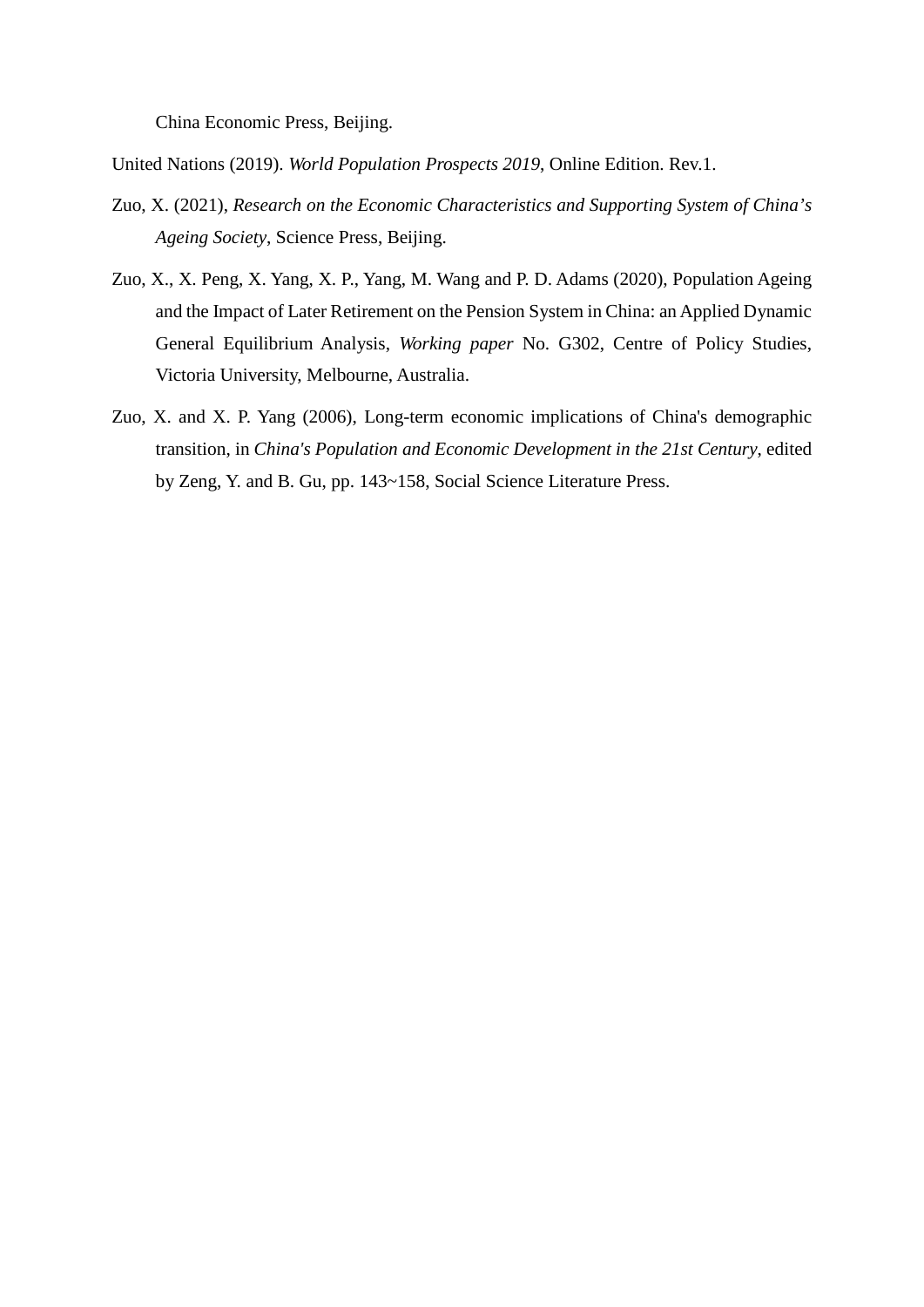#### **Annex: About aged-care data calculation**

#### **A1: Data sources**

In the 2011-2012 survey data of the China Health and Retirement Longitudinal Study (CHARLS), 7303 samples were obtained from the elderly population aged 60 and over at the survey time. Among the samples, 50.2% were male and 49.8% were female; 38.2% were aged 60-64, 24.6% aged 65-69, 17.5% aged 70-74, 11.5% aged 75-79 and 8.2% aged 80 and over; 23.9% with urban *hukou*, 75.4% with rural *hukou*, and 0.7 per cent were registered unified residents or no *hukou*.

#### **A2: Construction of comprehensive self-care ability index for the elderly population**

In order to analyze and forecast the aged-care needs of the elderly population, a comprehensive self-care ability of the elderly needs to be assessed first. If we only use Daily Life Activities (ADL) as the criteria of the elderly's self-care ability, the lack of self-care ability due to difficulties of Instrumental Daily Life Activities (IADL, such as housework, cooking, shopping, financial management, etc.) , the cognitive impairment and emotional instability (the elderly would need cognitive training, emotional counselling and accompany) will not be fully covered. There is a need to build broader indicators of comprehensive self-care ability for the elderly population.

As there is no national service needs assessment system for the elderly, we constructed the evaluation index system of the comprehensive self-care ability for the elderly population (see table 1) according to the grading standard and weight setting of "Shanghai Unified Needs Assessment Standard for Elderly Care (trial) 2.0". Shanghai is one of the pilot cities of agedcare insurance in Chin with some adjustments based on the content of the CHARLS questionnaire.

| <b>Level I indicators</b> | <b>Level II indicators</b>               | Weight |  |  |
|---------------------------|------------------------------------------|--------|--|--|
|                           | A <sub>1</sub> Dressing                  | 0.075  |  |  |
|                           | $A_2$ Bathing                            | 0.075  |  |  |
|                           | $A_3$ Eating                             | 0.075  |  |  |
| (A) ADL                   | A_4 Getting into or out of bed           | 0.075  |  |  |
|                           | A_5 Using toilet                         | 0.075  |  |  |
|                           | A_6 Controlling urination and defecation | 0.075  |  |  |

Table A1: Comprehensive Self-care Ability Evaluation Index for the Elderly Population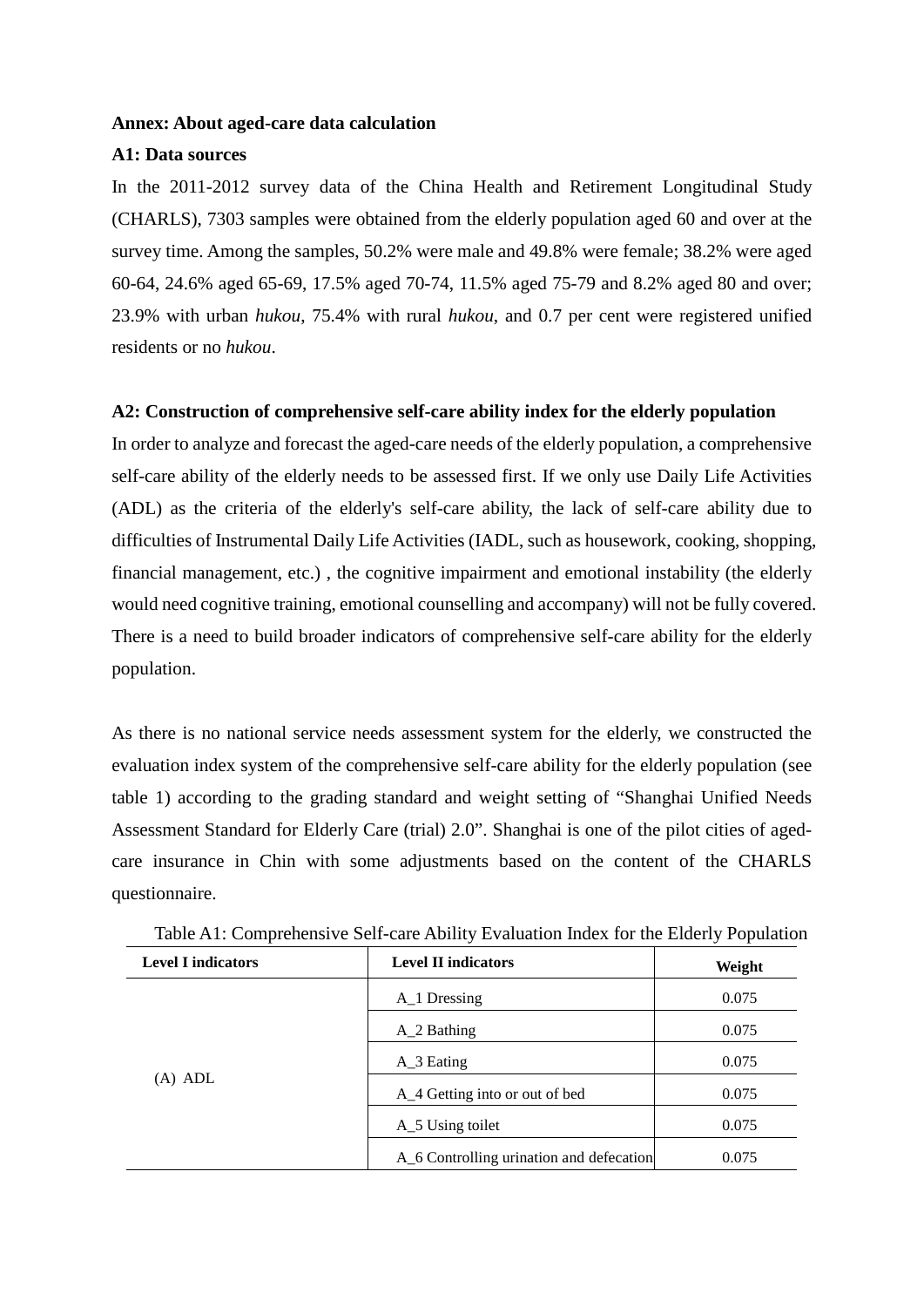| $(B)$ IADL               | B 1 Household chores                 | 0.04 |
|--------------------------|--------------------------------------|------|
|                          | B_2 Preparing hot meals              | 0.04 |
|                          | B_3 Shopping                         | 0.04 |
|                          | <b>B_4 Managing Money</b>            | 0.04 |
|                          | <b>B_5</b> Taking medications        | 0.04 |
| (C) Cognition            | C_1 Self assessment of recent memory | 0.05 |
|                          | $C_2$ Word recalling                 | 0.05 |
|                          | C_3 Cognitive ability                | 0.1  |
| (D) Emotion and Behavior | D_1 Emotion                          | 0.1  |
|                          | D 2 Communication                    | 0.05 |
| <b>Total</b>             |                                      | 1.0  |

According to the evaluation index of the old people's comprehensive self-care ability in Table A1, according to the evaluation standard in "Shanghai Service Needs Assessment Table for the Elderly" calculated by 100 points , 0-6 points are divided into the comprehensive self-care ability without difficulty; 6.1-18 into mild difficulty; 18.1-30 into moderate difficulty; 30.1- 100 into severe difficulty.

## **A3. Current situation and projections of aged-care for the elderly population**

A3.1 Disability rate of the total elderly population

According to the survey data of CHARLS (2011), the comprehensive self-care ability of the elderly was divided into four states: "no difficulty", "mild difficulty", "moderate difficulty" and "severe difficulty". Considering that the elderly with institutional care might have a higher disability rate than those with care at home, it is assumed that the disability rate of the total elderly population is 20%.

A3.2 Comprehensive self-care ability and the caring time required of the elderly population Assuming that the elder population with moderate and severe difficulties in comprehensive self-care ability require the same caring time as those with ADL moderate and severe difficulties at home, the overall caring time required by the disabled elderly population and the average caring time by age group can be estimated (see Table A2).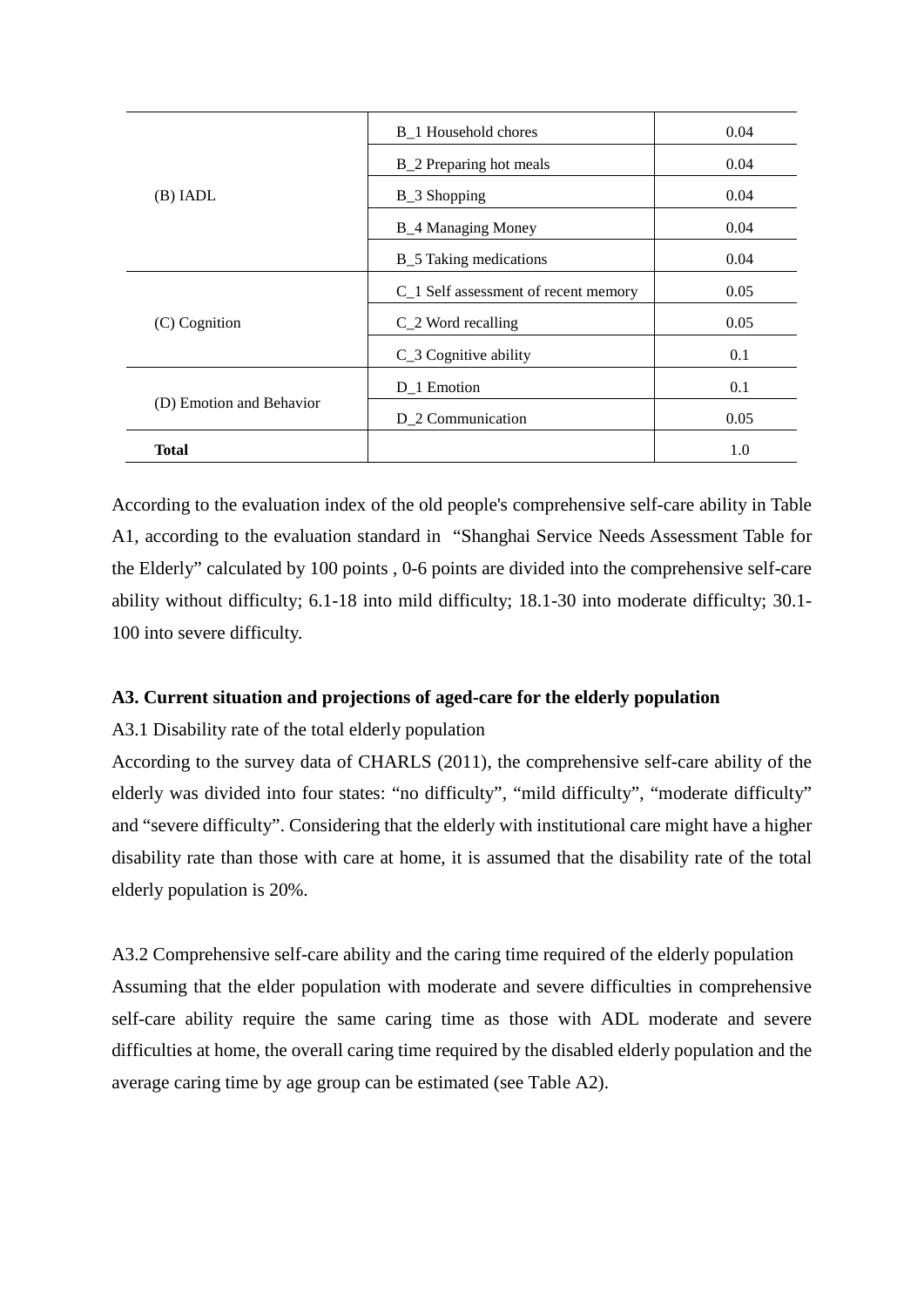| $\sigma$ $\sigma$ $\sim$ $\Gamma$            |       |       |       |       |       |              |
|----------------------------------------------|-------|-------|-------|-------|-------|--------------|
| Comprehensive<br>Self-care<br><b>Ability</b> | 60-64 | 65-69 | 70-74 | 75-79 | $80+$ | <b>Total</b> |
| No difficulty                                | 6.6   | 10.4  | 12.6  | 16.9  | 39.6  | 11.6         |
| Mild difficulty                              | 29    | 39.8  | 47    | 48.3  | 95.2  | 44.7         |
| Moderate difficulty                          | 88.9  | 108.5 | 128.2 | 147.8 | 167.4 | 122.6        |
| Severe difficulty                            | 258.9 | 282.4 | 305.9 | 329.4 | 352.9 | 329.1        |
| <b>Total</b>                                 | 15.1  | 24.4  | 34.6  | 39.7  | 100.4 | 30.6         |

Table A2 Comprehensive Self-care Ability and Caring Time Required of the Elderly Population by Age group<sup>[11](#page-32-0)</sup> $(2011, \text{hour/month})$ 

A3.3 Mode, efficiency and cost estimates of aged-care delivery

Aged-term care can be divided into three different ways by service provider and place: informal care at home, formal care at home and institutional care. Informal care at home is mainly provided by family members, and also includes informal services obtained or purchased by the family; formal care at home is door-to-door services purchased by the family through formal market; and institutional care is the care service provided in nursing institutions for the elderly people. Among the 45-sector input-output tables used in the CGE model, informal care at home is not included and is a kind of "hidden" service; formal care at home and institutional care are respectively included in the sectors of "residential services "," social work" and "health", and are "explicit" services. Since neither the level of specialization nor the scale effect of formal care at home and institutional care are superior to those of informal care at home, the formal care at home and institutional care services are more efficient. Thus, the same amount of services may take varying amounts of time if they are provided by different forms of care. It is assumed that the efficiency ratio of informal care at home to formal care at home is 0.7, i.e. the amount of services provided per hour of informal care at home is same with the services provided through 0.7 hours of formal care at home; the efficiency ratio of informal care at home to institutional care is 0.35, i.e. the amount of services provided per hour of informal care at home is same with the services provided in 0.35 hours of institutional care, as shown in Table A3.

| Mode of LTC           | <b>Service Amount</b>               | <b>Service Time</b> |
|-----------------------|-------------------------------------|---------------------|
| Informal care at home | the amount of services provided per | 1 hour              |
|                       | hour of informal care at home       |                     |
| Formal care at home   | the amount of services provided per | $0.7$ hour          |
|                       | hour of informal care at home       |                     |
| Institutional care    | the amount of services provided per | $0.35$ hour         |
|                       | hour of informal care at home       |                     |

Table A3: Efficiency of Aged-care Service in Different Modes

<span id="page-32-0"></span> <sup>11</sup> As 97% of the caring time received in CHARLS survey data was for informal care at home, it is assumed that caring time here refers to those required under informal care at home.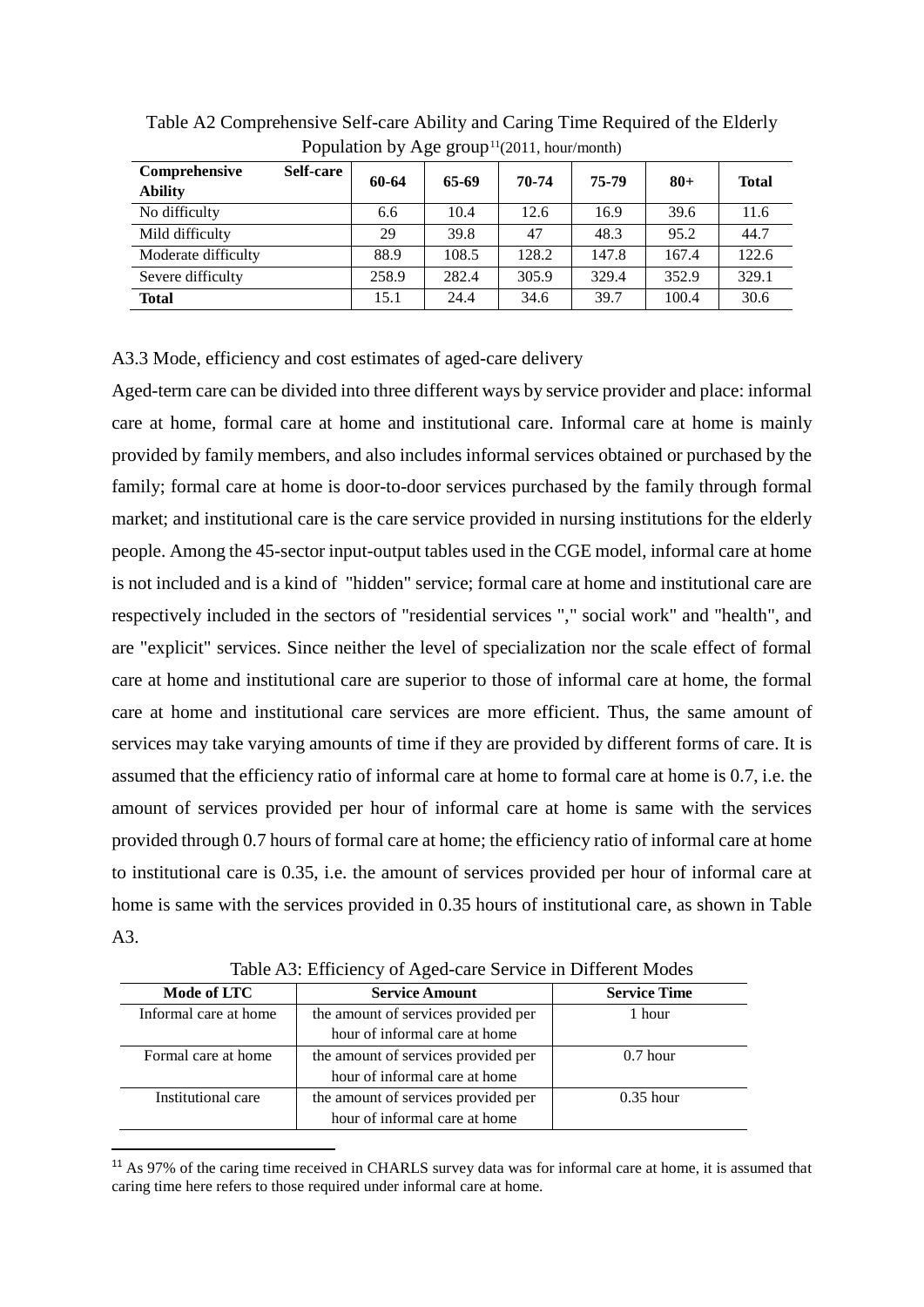In addition, we assume that in 2012, 90% of aged-care services were "hidden" or implicit services (informal care at home) and 10% were explicit services (formal care at home and institutional care). Among the 10% of the explicit services, 80% (8% of the total care service) are formal care services at home and 20% (2% of the total care service) are institutional care services.

A3.4 Explicit costs of aged-care provided by the household and the government.

Among the explicit costs, the part provided by the government refers to the services provided or covered by the government through aged-care insurance or civil relief, and the rest of the expenses are paid by the household. It is assumed that in 2012 the government and the household accounted for 30% and 70% of the cost respectively.

#### A3.5 Linking with the Input-Output table.

In the Input-Output table there are 45 aggregated sectors. Aged-care services involve three sectors: "residential services", "social work" and "health". The aged-care services provided by hospitals have been included in the relevant statistics of the health sector, and we have estimated the per capita medical consumption by age-group; therefore, in order to avoid double counting, in the per capita consumption of aged-care services, we no longer consider the longterm medical care and rehabilitation services provided by the "health" sector, but only the care services provided by the "residential services" and "social work" sectors. The cost of care services provided by "residential services" and "social work" sectors in 2012 was 53.65464 billion yuan and 67.0683 billion yuan respectively<sup>[12](#page-33-0)</sup>, accounting for 11.4% and 23.3% of the value of "residential services" and "social work" sectors respectively.

A3.6 Dynamic changes in the aged-care service costs.

Growth mechanisms for aged-care service costs include three parts. First, the raise in the proportion of the elderly population, especially those aged 80 and over, contributes to the increase in aged-care costs. Second, the increase in explicit costs (partially paid by the household) due to the smaller family size, the reduced capacity of family members to provide care, as well as the increased involvement of social security projects such as aged-care

<span id="page-33-0"></span> <sup>12</sup> The formula is

 $\sum_{i=1}^{\infty}$  the number of elderly people at certain age  $*$  the explicit cost of care per person of that age 100 age=60